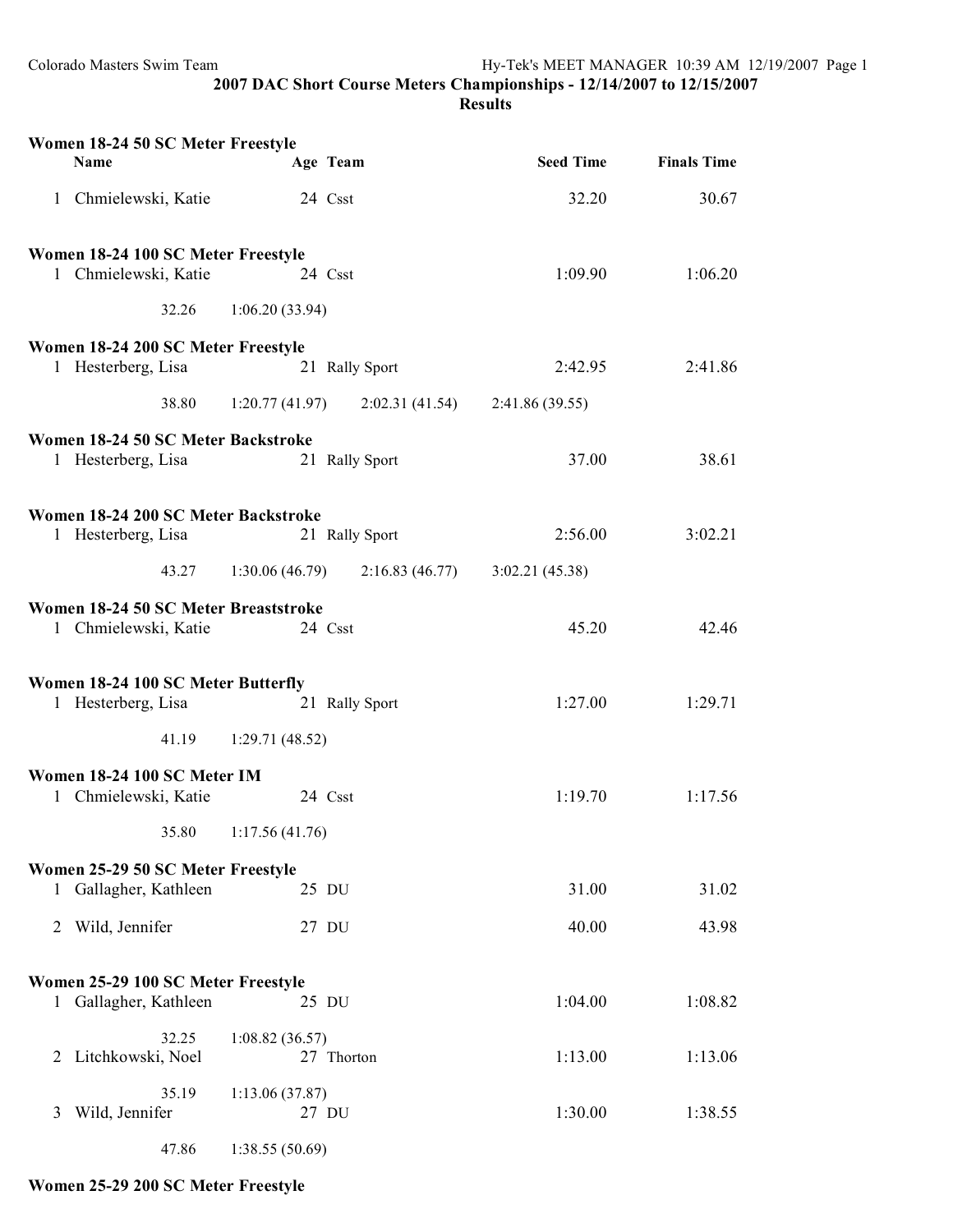|   | Colorado Masters Swim Team                               |                                  | 2007 DAC Short Course Meters Championships - 12/14/2007 to 12/15/2007 |                |                           | Hy-Tek's MEET MANAGER 10:39 AM 12/19/2007 Page 1 |  |
|---|----------------------------------------------------------|----------------------------------|-----------------------------------------------------------------------|----------------|---------------------------|--------------------------------------------------|--|
|   |                                                          |                                  |                                                                       | <b>Results</b> |                           |                                                  |  |
|   | 1 Taflinger, Brooke                                      | 26 DU                            |                                                                       |                | 1:59.00                   | 2:16.30                                          |  |
|   | 31.00                                                    | 1:05.64(34.64)                   | 1:40.22(34.58)                                                        |                | 2:16.30(36.08)            |                                                  |  |
| 2 | Wild, Jennifer                                           | 27 DU                            |                                                                       |                | 3:10.00                   | 3:29.97                                          |  |
|   |                                                          |                                  |                                                                       |                |                           |                                                  |  |
|   | 48.44                                                    | 1:42.49(54.05)                   | 2:38.20(55.71)                                                        |                | 3:29.97(51.77)            |                                                  |  |
|   |                                                          |                                  |                                                                       |                |                           |                                                  |  |
|   | Women 25-29 400 SC Meter Freestyle<br>1 LeDuc, Courtney  |                                  |                                                                       |                | 5:00.00                   | 5:02.14                                          |  |
|   |                                                          |                                  | 28 The Denver Athletic Club-CO                                        |                |                           |                                                  |  |
|   | 35.00                                                    | 1:11.15(36.15)                   | 1:48.30(37.15)                                                        |                | 2:26.56(38.26)            |                                                  |  |
|   | 3:05.20(38.64)                                           | 3:44.70 (39.50)                  | 4:23.92 (39.22)                                                       |                | 5:02.14(38.22)            |                                                  |  |
|   | 2 Litchkowski, Noel                                      |                                  | 27 Thorton                                                            |                | 5:00.00                   | 5:48.59                                          |  |
|   |                                                          |                                  |                                                                       |                |                           |                                                  |  |
|   | 36.04                                                    | 1:16.29(40.25)<br>4:17.80(46.52) | 2:00.03(43.74)                                                        |                | 2:45.14(45.11)            |                                                  |  |
| 3 | 3:31.28(46.14)<br>Wild, Jennifer                         | 27 DU                            | 5:04.42(46.62)                                                        |                | 5:48.59(44.17)<br>7:00.00 | 7:33.90                                          |  |
|   |                                                          |                                  |                                                                       |                |                           |                                                  |  |
|   | 49.32                                                    | 1:42.54(53.22)                   | 2:40.65(58.11)                                                        |                | 3:38.96 (58.31)           |                                                  |  |
|   | 4:38.21(59.25)                                           | 5:38.71 (1:00.50)                | 6:38.72(1:00.01)                                                      |                | 7:33.90(55.18)            |                                                  |  |
|   |                                                          |                                  |                                                                       |                |                           |                                                  |  |
|   | Women 25-29 800 SC Meter Freestyle                       |                                  |                                                                       |                |                           |                                                  |  |
|   | 1 LeDuc, Courtney                                        |                                  | 28 The Denver Athletic Club-CO                                        |                | 10:30.00                  | 10:21.44                                         |  |
|   | 35.42                                                    | 1:12.86(37.44)                   | 1:51.28(38.42)                                                        |                | 2:30.25 (38.97)           |                                                  |  |
|   | 3:08.75(38.50)                                           | 3:48.43 (39.68)                  | 4:27.65(39.22)                                                        |                | 5:07.42 (39.77)           |                                                  |  |
|   | 5:46.84 (39.42)                                          | 6:26.25(39.41)                   | 7:05.64(39.39)                                                        |                | 7:45.12 (39.48)           |                                                  |  |
|   | 8:24.74 (39.62)                                          | 9:04.38 (39.64)                  | 9:43.71(39.33)                                                        |                | 10:21.44 (37.73)          |                                                  |  |
|   | Women 25-29 50 SC Meter Backstroke                       |                                  |                                                                       |                |                           |                                                  |  |
|   | 1 Gallagher, Kathleen                                    | 25 DU                            |                                                                       |                | 33.00                     | 37.87                                            |  |
|   |                                                          |                                  |                                                                       |                |                           |                                                  |  |
|   | 2 Litchkowski, Noel                                      |                                  | 27 Thorton                                                            |                | 38.00                     | 40.42                                            |  |
|   |                                                          |                                  |                                                                       |                |                           |                                                  |  |
|   |                                                          |                                  |                                                                       |                |                           |                                                  |  |
|   | Women 25-29 100 SC Meter Backstroke<br>1 Maloney, Ashley |                                  | 25 The Denver Athletic Club-CO                                        |                | 1:40.00                   | 1:26.42                                          |  |
|   |                                                          |                                  |                                                                       |                |                           |                                                  |  |
|   | 42.09                                                    | 1:26.42(44.33)                   |                                                                       |                |                           |                                                  |  |
|   |                                                          |                                  |                                                                       |                |                           |                                                  |  |
|   | Women 25-29 200 SC Meter Backstroke                      |                                  |                                                                       |                |                           |                                                  |  |
|   | 1 Gallagher, Kathleen                                    | 25 DU                            |                                                                       |                | 2:34.00                   | 2:56.84                                          |  |
|   | 1:24.28                                                  | 2:10.27(45.99)                   | 2:57.08(46.81)                                                        |                | 2:56.84()                 |                                                  |  |
|   |                                                          |                                  |                                                                       |                |                           |                                                  |  |
|   | Women 25-29 100 SC Meter Breaststroke                    |                                  |                                                                       |                |                           |                                                  |  |
|   | 1 Taflinger, Brooke                                      | 26 DU                            |                                                                       |                | 1:10.00                   | 1:18.65                                          |  |
|   |                                                          |                                  |                                                                       |                |                           |                                                  |  |
|   | 37.29                                                    | 1:18.65(41.36)                   |                                                                       |                |                           |                                                  |  |
|   | 2 LeDuc, Courtney                                        |                                  | 28 The Denver Athletic Club-CO                                        |                | 1:27.00                   | 1:23.99                                          |  |
|   | 40.27                                                    | 1:23.99(43.72)                   |                                                                       |                |                           |                                                  |  |
| 3 | Maloney, Ashley                                          |                                  | 25 The Denver Athletic Club-CO                                        |                | 1:40.00                   | 1:33.80                                          |  |
|   |                                                          |                                  |                                                                       |                |                           |                                                  |  |
|   | 44.85                                                    | 1:33.80(48.95)                   |                                                                       |                |                           |                                                  |  |
|   |                                                          |                                  |                                                                       |                |                           |                                                  |  |
|   | Women 25-29 200 SC Meter Breaststroke                    |                                  |                                                                       |                |                           |                                                  |  |
|   | 1 LeDuc, Courtney                                        |                                  | 28 The Denver Athletic Club-CO                                        |                | 3:07.50                   | 2:59.03                                          |  |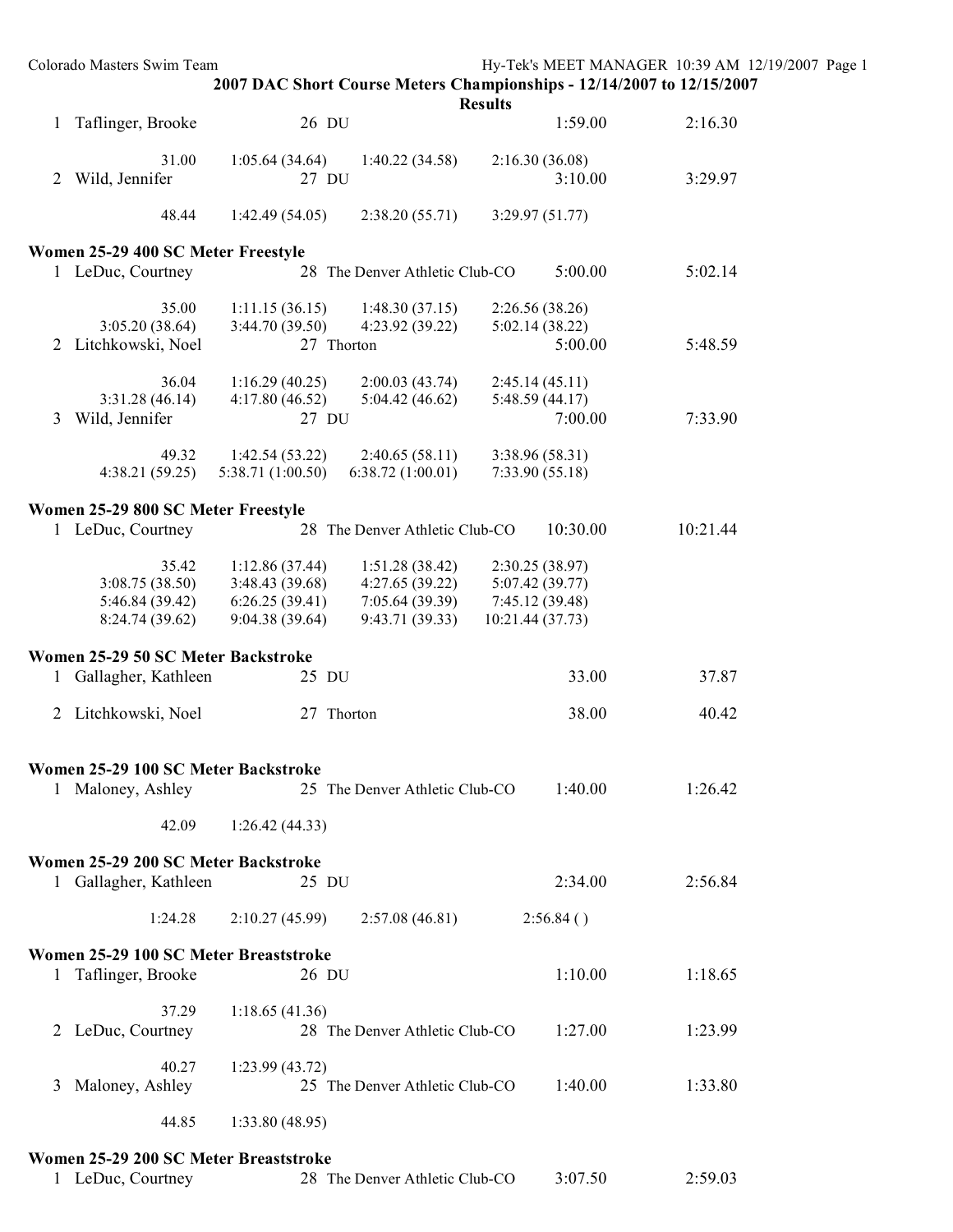| Colorado Masters Swim Team                                     |                                        | 2007 DAC Short Course Meters Championships - 12/14/2007 to 12/15/2007 | <b>Results</b>                              | Hy-Tek's MEET MANAGER 10:39 AM 12/19/2007 Page 1 |  |
|----------------------------------------------------------------|----------------------------------------|-----------------------------------------------------------------------|---------------------------------------------|--------------------------------------------------|--|
| 41.53                                                          | 1:26.06(44.53)                         | 2:12.53(46.47)                                                        | 2:59.03(46.50)                              |                                                  |  |
| Women 25-29 50 SC Meter Butterfly<br>1 Maloney, Ashley         |                                        | 25 The Denver Athletic Club-CO                                        | 40.00                                       | 37.13                                            |  |
| Women 25-29 100 SC Meter IM<br>1 Taflinger, Brooke             | 26 DU                                  |                                                                       | 1:01.00                                     | 1:10.19                                          |  |
| 33.67<br>2 LeDuc, Courtney                                     | 1:10.19(36.52)                         | 28 The Denver Athletic Club-CO                                        | 1:22.00                                     | 1:16.15                                          |  |
| 36.56<br>3 Maloney, Ashley                                     | 1:16.15(39.59)                         | 25 The Denver Athletic Club-CO                                        | 1:45.00                                     | 1:24.67                                          |  |
| 40.46<br>4 Litchkowski, Noel                                   | 1:24.67(44.21)                         | 27 Thorton                                                            | 1:27.00                                     | 1:27.02                                          |  |
| 39.94                                                          | 1:27.02(47.08)                         |                                                                       |                                             |                                                  |  |
| Women 25-29 400 SC Meter IM<br>1 Taflinger, Brooke             | 26 DU                                  |                                                                       | 4:30.00                                     | 5:36.32                                          |  |
| Women 30-34 50 SC Meter Freestyle<br>1 Adair-Mining, Danielle  |                                        | 34 Bee Gee                                                            | 43.00                                       | 42.99                                            |  |
| Women 30-34 400 SC Meter Freestyle<br>1 Barker, Heather        |                                        | 34 Thorton                                                            | 6:20.00                                     | 6:13.72                                          |  |
| 40.88<br>3:49.84(48.18)<br>2 McQueen, Jae                      | 1:27.10(46.22)<br>4:38.16(48.32)       | 2:14.09(46.99)<br>5:26.81(48.65)<br>32 The Denver Athletic Club-CO    | 3:01.66(47.57)<br>6:13.72(46.91)<br>8:30.00 | 9:53.19                                          |  |
| 1:05.47<br>6:59.38 (1:34.98)                                   | 2:23.49 (1:18.02)<br>8:30.75 (1:31.37) | 3:50.97(1:27.48)<br>9:54.23 (1:23.48)                                 | 5:24.40 (1:33.43)<br>9:53.19()              |                                                  |  |
| Women 30-34 1500 SC Meter Freestyle<br>1 Morgan, Jael          |                                        | 33 Windsor                                                            | 26:00.00                                    | 25:18.12                                         |  |
| Women 30-34 50 SC Meter Backstroke<br>1 Adair-Mining, Danielle |                                        | 34 Bee Gee                                                            | 49.00                                       | 53.93                                            |  |
| Women 30-34 100 SC Meter Backstroke<br>1 Barker, Heather       |                                        | 34 Thorton                                                            | 1:35.23                                     | 1:35.90                                          |  |
| 46.26<br>Morgan, Jael                                          | 1:35.90 (49.64)                        | 33 Windsor                                                            | 1:52.00                                     | DQ                                               |  |
| 54.12                                                          | DQ (1:00.93)                           |                                                                       |                                             |                                                  |  |
| Women 30-34 50 SC Meter Butterfly<br>1 Morgan, Jael            |                                        | 33 Windsor                                                            | 55.00                                       | 53.27                                            |  |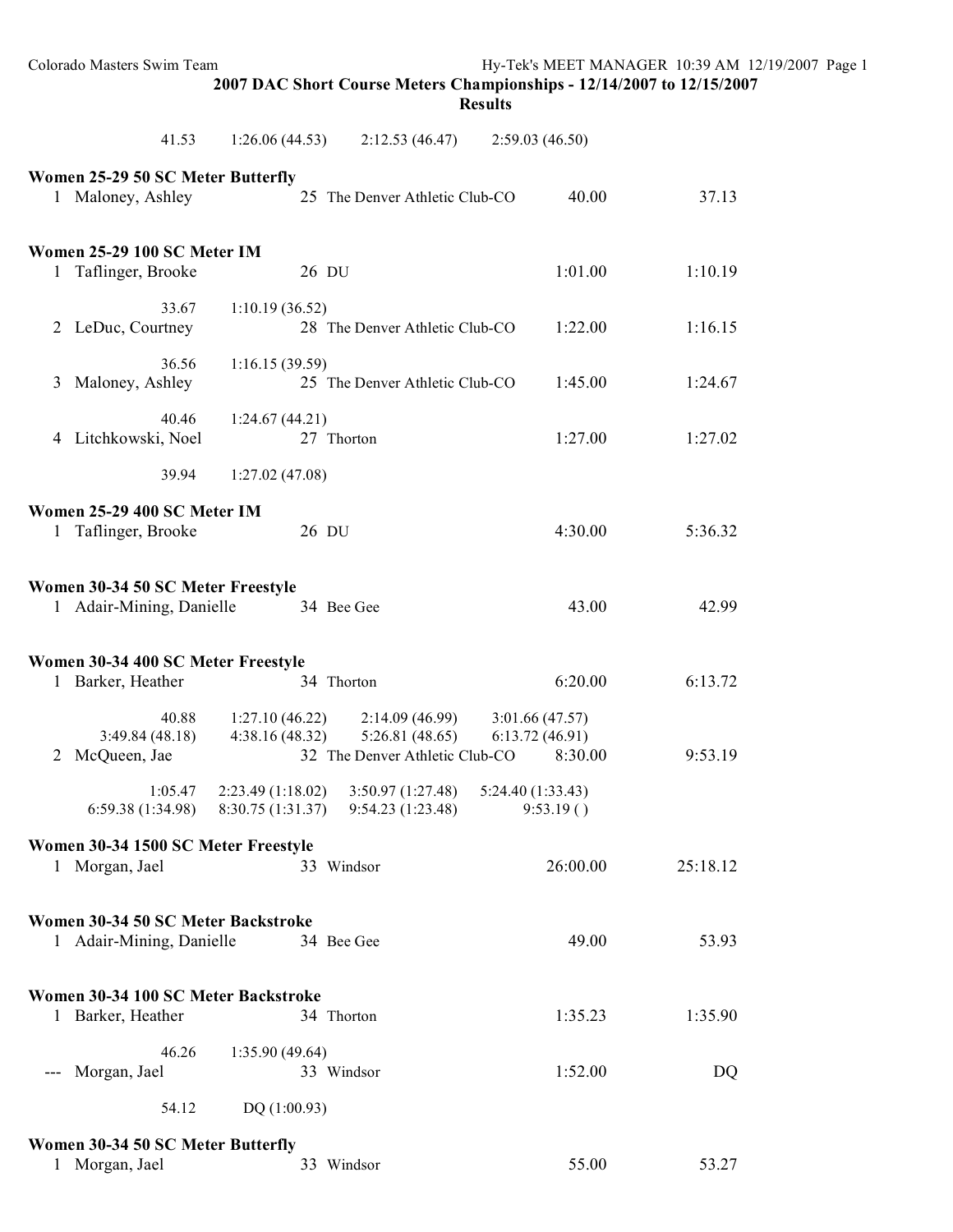|                                                             |                                                                                                                                                                                    | <b>Results</b>                                        |          |
|-------------------------------------------------------------|------------------------------------------------------------------------------------------------------------------------------------------------------------------------------------|-------------------------------------------------------|----------|
| Women 30-34 100 SC Meter IM<br>--- Adair-Mining, Danielle   | 34 Bee Gee                                                                                                                                                                         | 2:00.00                                               | DQ       |
| 53.36                                                       | DQ(1:05.83)                                                                                                                                                                        |                                                       |          |
| Women 30-34 200 SC Meter IM                                 |                                                                                                                                                                                    |                                                       |          |
| --- Morgan, Jael                                            | 33 Windsor                                                                                                                                                                         | 3:24.00                                               | DQ       |
| 54.51                                                       | $2:00.29(1:05.78)$ $3:11.31(1:11.02)$                                                                                                                                              | DQ (57.40)                                            |          |
| Women 35-39 50 SC Meter Freestyle<br>1 Sands, Amy L         | 37 Bee Gee                                                                                                                                                                         | <b>NT</b>                                             | 41.74    |
| Women 35-39 100 SC Meter Freestyle<br>1 Hoftiezer, Mary     | 36 The Denver Athletic Club-CO                                                                                                                                                     | <b>NT</b>                                             | 1:40.05  |
| 48.00                                                       | 1:40.05(52.05)                                                                                                                                                                     |                                                       |          |
| Women 35-39 200 SC Meter Freestyle<br>1 Hoftiezer, Mary     | 36 The Denver Athletic Club-CO                                                                                                                                                     | <b>NT</b>                                             | 3:39.51  |
| 51.11                                                       | 1:46.37(55.26)<br>2:44.38(58.01)                                                                                                                                                   | 3:39.51(55.13)                                        |          |
| Women 35-39 400 SC Meter Freestyle<br>1 Hoftiezer, Mary     | 36 The Denver Athletic Club-CO                                                                                                                                                     | 7:58.32                                               | 7:12.17  |
| 49.19<br>4:30.56(56.30)                                     | 1:42.13(52.94)<br>2:39.17(57.04)<br>5:26.31(55.75)<br>6:19.87(53.56)                                                                                                               | 3:34.26 (55.09)<br>7:12.17(52.30)                     |          |
| Women 35-39 800 SC Meter Freestyle<br>1 Hoftiezer, Mary     | 36 The Denver Athletic Club-CO                                                                                                                                                     | 15:56.12                                              | 15:26.93 |
| 52.33<br>4:44.20 (59.32)<br>8:41.11 (55.79)                 | 1:49.47(57.14)<br>2:47.81 (58.34)<br>5:42.60(58.40)<br>6:39.91(57.31)<br>9:39.35(58.24)<br>10:38.04 (58.69)<br>12:34.24 (58.03) 13:31.89 (57.65) 14:29.50 (57.61) 15:26.93 (57.43) | 3:44.88(57.07)<br>7:45.32(1:05.41)<br>11:36.21(58.17) |          |
| Women 35-39 1500 SC Meter Freestyle<br>1 Hoftiezer, Mary    | 36 The Denver Athletic Club-CO                                                                                                                                                     | 29:38.23                                              | 29:07.53 |
| Women 35-39 50 SC Meter Backstroke<br>Sands, Amy L<br>1.    | 37 Bee Gee                                                                                                                                                                         | <b>NT</b>                                             | 49.44    |
| --- Hoftiezer, Mary                                         | 36 The Denver Athletic Club-CO                                                                                                                                                     | NT                                                    | DQ       |
| Women 35-39 50 SC Meter Breaststroke<br>1 Sands, Amy L      | 37 Bee Gee                                                                                                                                                                         | <b>NT</b>                                             | 57.11    |
| Women 35-39 100 SC Meter IM<br>Sands, Amy L<br>$\mathbf{1}$ | 37 Bee Gee                                                                                                                                                                         | <b>NT</b>                                             | 1:42.87  |

**2007 DAC Short Course Meters Championships - 12/14/2007 to 12/15/2007**

**Women 40-44 50 SC Meter Freestyle**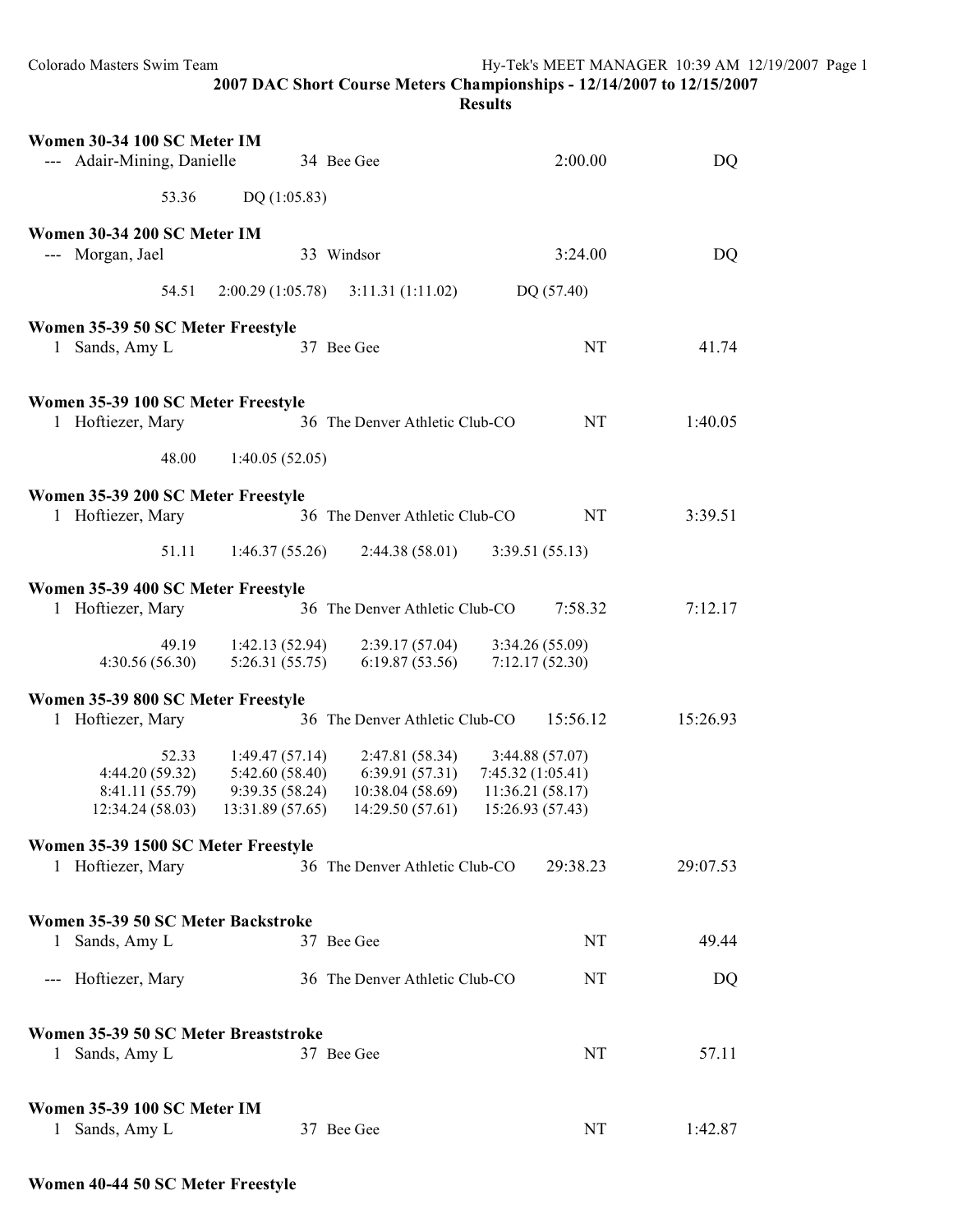|              | Colorado Masters Swim Team                                   |                                  | 2007 DAC Short Course Meters Championships - 12/14/2007 to 12/15/2007 | Hy-Tek's MEET MANAGER 10:39 AM 12/19/2007 Page 1<br><b>Results</b> |         |  |
|--------------|--------------------------------------------------------------|----------------------------------|-----------------------------------------------------------------------|--------------------------------------------------------------------|---------|--|
|              | 1 Sappey, Collette                                           |                                  | 43 Dawgs                                                              | 28.90                                                              | 28.91   |  |
|              | Women 40-44 100 SC Meter Freestyle<br>1 Sappey, Collette     |                                  | 43 Dawgs                                                              | 1:10.00                                                            | 1:04.57 |  |
|              | 31.26                                                        | 1:04.57(33.31)                   |                                                                       |                                                                    |         |  |
|              | Women 40-44 200 SC Meter Freestyle                           |                                  |                                                                       |                                                                    |         |  |
|              | 1 Dretzka, Jennifer                                          |                                  | 44 Thorton                                                            | 3:00.00                                                            | 3:07.57 |  |
|              | 41.62                                                        | 1:28.99(47.37)                   | 2:18.62(49.63)                                                        | 3:07.57(48.95)                                                     |         |  |
|              | Women 40-44 400 SC Meter Freestyle<br>1 Dretzka, Jennifer    |                                  | 44 Thorton                                                            | 8:30.00                                                            | 6:43.43 |  |
|              | 44.95<br>4:09.59(51.87)                                      | 1:35.29(50.34)<br>5:01.79(52.20) | 2:26.14(50.85)<br>5:53.60(51.81)                                      | 3:17.72(51.58)<br>6:43.43(49.83)                                   |         |  |
| $\mathbf{1}$ | Women 40-44 50 SC Meter Backstroke<br>Sappey, Collette       |                                  | 43 Dawgs                                                              | 35.20                                                              | 33.48   |  |
|              | Women 40-44 100 SC Meter Backstroke<br>1 Dretzka, Jennifer   |                                  | 44 Thorton                                                            | 1:55.00                                                            | 1:46.51 |  |
|              | 51.09                                                        | 1:46.51(55.42)                   |                                                                       |                                                                    |         |  |
|              | Women 40-44 50 SC Meter Breaststroke<br>1 Dretzka, Jennifer  |                                  | 44 Thorton                                                            | 48.00                                                              | 46.79   |  |
|              | Women 40-44 100 SC Meter Breaststroke<br>1 Dretzka, Jennifer |                                  | 44 Thorton                                                            | 1:49.00                                                            | 1:45.28 |  |
|              | 50.46                                                        | 1:45.28(54.82)                   |                                                                       |                                                                    |         |  |
|              | Women 40-44 200 SC Meter Breaststroke<br>1 Dretzka, Jennifer |                                  | 44 Thorton                                                            | 3:41.00                                                            | 3:43.64 |  |
|              | 52.00                                                        | 1:49.71(57.71)                   | 2:47.70(57.99)                                                        | 3:43.64(55.94)                                                     |         |  |
|              | Women 40-44 100 SC Meter IM<br>1 Dretzka, Jennifer           |                                  | 44 Thorton                                                            | 1:40.00                                                            | 1:38.25 |  |
|              | 47.33                                                        | 1:38.25(50.92)                   |                                                                       |                                                                    |         |  |
|              | Women 45-49 50 SC Meter Freestyle                            |                                  |                                                                       |                                                                    |         |  |
|              | 1 Garnier, Kathy                                             |                                  | 47 Inverness-CO                                                       | 30.00                                                              | 29.12   |  |
|              | 2 Sortwell, Andrea                                           |                                  | 48 Bee Gee                                                            | 40.17                                                              | 41.12   |  |
|              | Women 45-49 100 SC Meter Freestyle<br>1 Garnier, Kathy       |                                  | 47 Inverness-CO                                                       | 1:06.00                                                            | 1:04.03 |  |
|              | 31.40                                                        | 1:04.03(32.63)                   |                                                                       |                                                                    |         |  |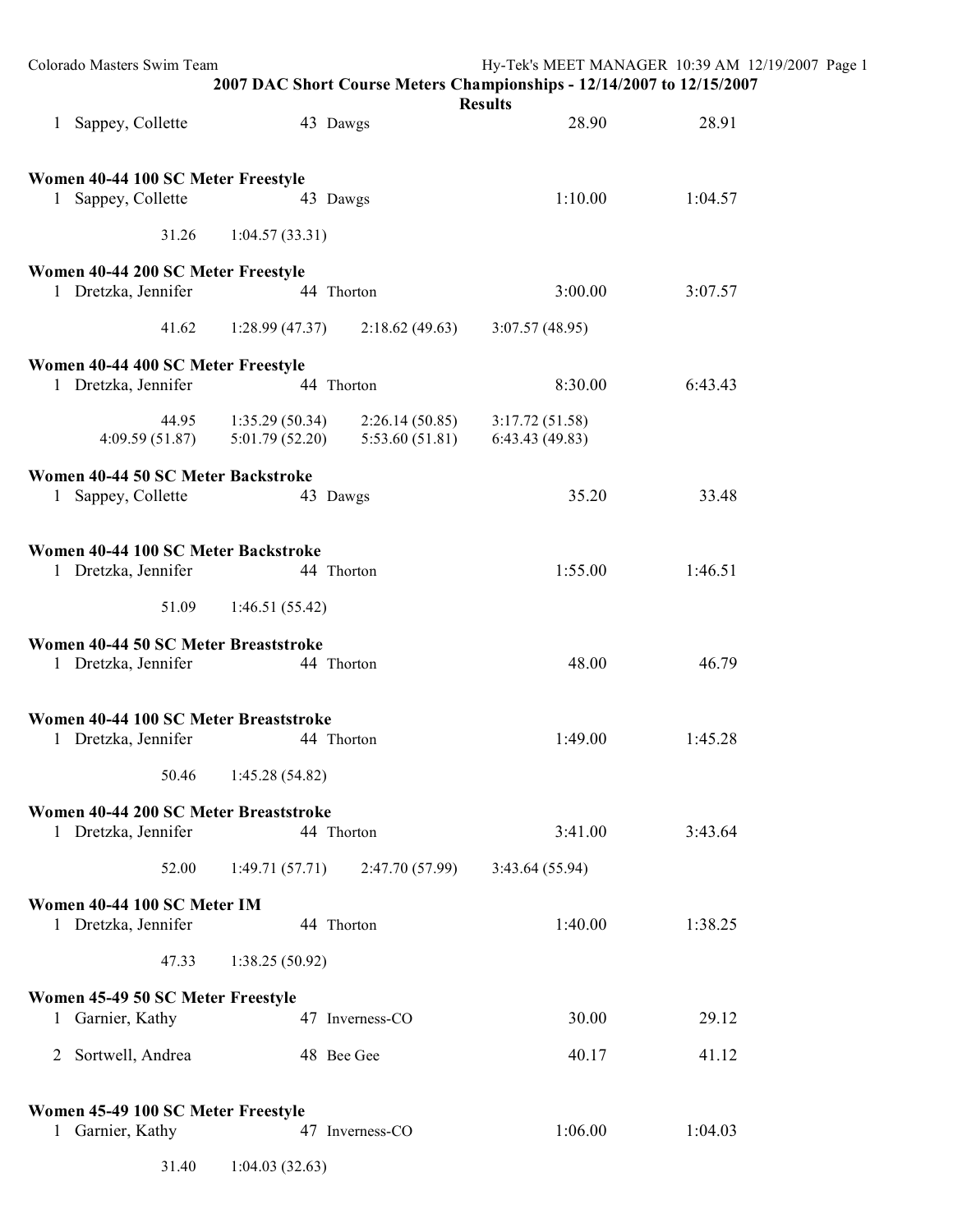|              | Colorado Masters Swim Team                                 |                                                    | 2007 DAC Short Course Meters Championships - 12/14/2007 to 12/15/2007<br><b>Results</b> |                                   | Hy-Tek's MEET MANAGER 10:39 AM 12/19/2007 Page 1 |  |
|--------------|------------------------------------------------------------|----------------------------------------------------|-----------------------------------------------------------------------------------------|-----------------------------------|--------------------------------------------------|--|
|              | Women 45-49 200 SC Meter Freestyle                         |                                                    |                                                                                         |                                   |                                                  |  |
|              | 1 Garnier, Kathy                                           |                                                    | 47 Inverness-CO                                                                         | 2:26.00                           | 2:22.62                                          |  |
|              | 32.38                                                      | 1:07.38(35.00)                                     | 1:43.58(36.20)                                                                          | 2:22.62(39.04)                    |                                                  |  |
|              | Women 45-49 1500 SC Meter Freestyle<br>1 Bates, Penny      |                                                    | 46 Boulder Aquatic Masters                                                              | 22:30.00                          | 21:46.14                                         |  |
|              | 2 Hart, Ellen                                              |                                                    | 49 The Denver Athletic Club-CO                                                          | 28:00.00                          | 25:47.86                                         |  |
| $---$        | Jones, Elene K                                             |                                                    | 47 Boulder Aquatic Masters                                                              | 18:40.60                          | DQ                                               |  |
|              | 32.16<br>2:54.12(36.20)<br>5:21.93(37.35)                  | 1:06.62(34.46)<br>3:30.71(36.59)<br>5:59.44(37.51) | 1:42.02(35.40)<br>4:07.49(36.78)<br>6:47.71(48.27)                                      | 2:17.92(35.90)<br>4:44.58 (37.09) |                                                  |  |
|              | Women 45-49 50 SC Meter Backstroke<br>1 Garnier, Kathy     |                                                    | 47 Inverness-CO                                                                         | 38.00                             | 39.42                                            |  |
|              | Women 45-49 50 SC Meter Breaststroke<br>1 Sortwell, Andrea |                                                    | 48 Bee Gee                                                                              | 55.02                             | 52.85                                            |  |
| $\mathbf{1}$ | Women 45-49 100 SC Meter Breaststroke<br>Sortwell, Andrea  |                                                    | 48 Bee Gee                                                                              | 2:06.49                           | 1:59.76                                          |  |
|              | 55.82                                                      | 1:59.76(1:03.94)                                   |                                                                                         |                                   |                                                  |  |
|              | Women 45-49 100 SC Meter Butterfly<br>1 Bates, Penny       |                                                    | 46 Boulder Aquatic Masters                                                              | 1:25.00                           | 1:26.60                                          |  |
|              | 40.68                                                      | 1:26.60(45.92)                                     |                                                                                         |                                   |                                                  |  |
|              | Women 45-49 200 SC Meter Butterfly<br>1 Bates, Penny       |                                                    | 46 Boulder Aquatic Masters                                                              | 3:20.00                           | 3:12.19                                          |  |
|              | 40.88                                                      | 1:28.66(47.78)                                     | 2:19.56 (50.90)                                                                         | 3:12.19(52.63)                    |                                                  |  |
|              | Women 45-49 200 SC Meter IM<br>1 Bates, Penny              |                                                    | 46 Boulder Aquatic Masters                                                              | 3:05.00                           | 3:04.00                                          |  |
|              | 39.85                                                      | 1:28.65(48.80)                                     | 2:21.59(52.94)                                                                          | 3:04.00(42.41)                    |                                                  |  |
|              | Women 50-54 50 SC Meter Freestyle<br>1 Groff, Diane        |                                                    | 50 Longmont Masters                                                                     | 47.00                             | 43.40                                            |  |
|              | 2 Kane, Julie                                              |                                                    | 54 Inverness-CO                                                                         | 45.05                             | 52.96                                            |  |
|              |                                                            |                                                    |                                                                                         |                                   |                                                  |  |
|              | Women 50-54 100 SC Meter Freestyle<br>1 Pyle, Rebecca M    |                                                    | 51 South Suburban                                                                       | 1:20.00                           | 1:24.12                                          |  |
| 2            | 40.66<br>Groff, Diane                                      | 1:24.12(43.46)                                     | 50 Longmont Masters                                                                     | 1:35.00                           | 1:39.55                                          |  |
|              | 49.17<br>3 Kane, Julie                                     | 1:39.55(50.38)                                     | 54 Inverness-CO                                                                         | 1:33.12                           | 1:53.81                                          |  |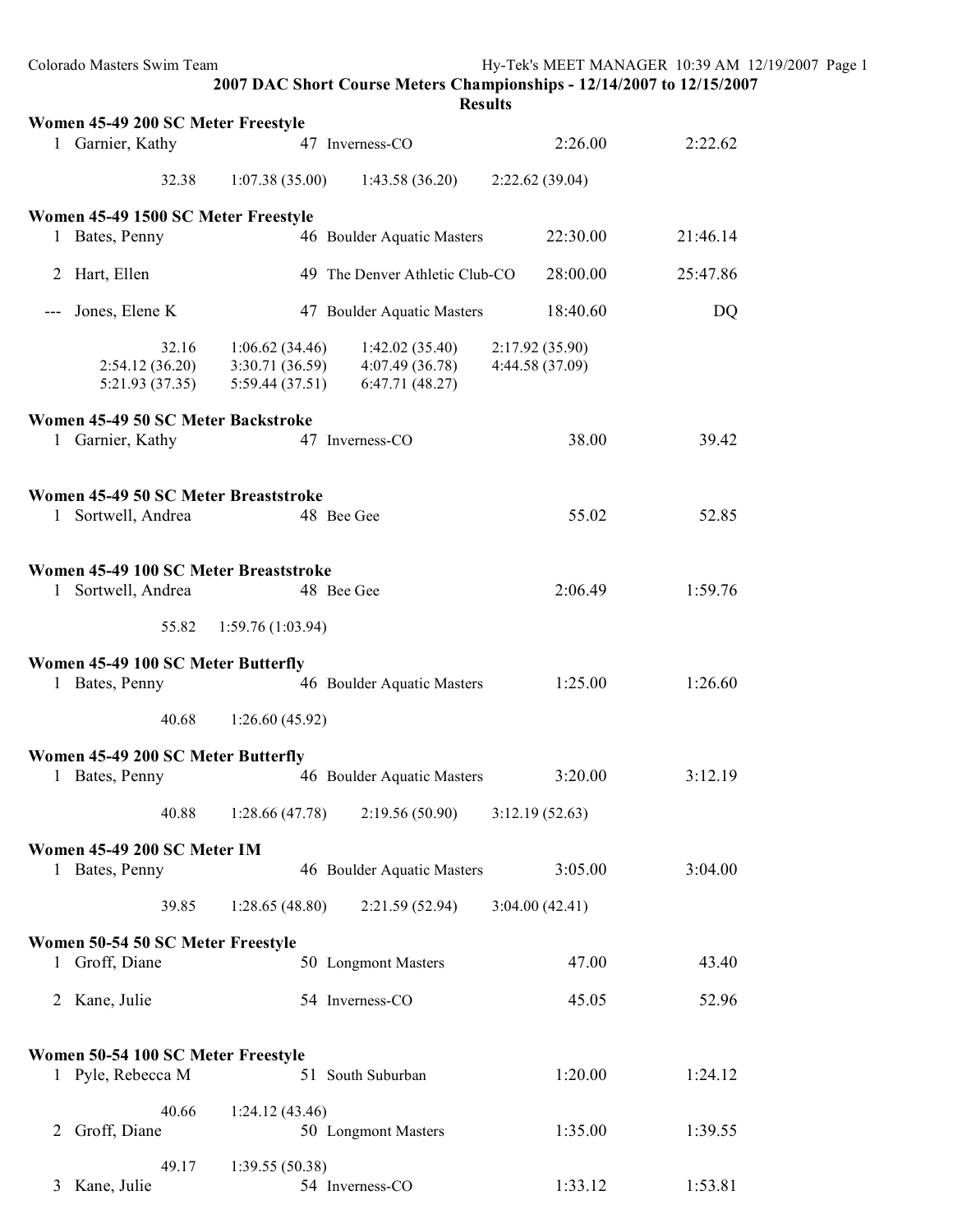#### **Results**

| 55.77 | 1:53.81(58.04) |  |
|-------|----------------|--|
|       |                |  |

| Women 50-54 200 SC Meter Freestyle                      |                                  |                                   |                                   |         |
|---------------------------------------------------------|----------------------------------|-----------------------------------|-----------------------------------|---------|
| 1 Pyle, Rebecca M                                       |                                  | 51 South Suburban                 | 2:50.00                           | 2:48.31 |
| 39.59                                                   |                                  | $1:22.84(43.25)$ $2:07.31(44.47)$ | 2:48.31(41.00)                    |         |
| Women 50-54 50 SC Meter Breaststroke                    |                                  |                                   |                                   |         |
| 1 Goyette, Mary Louise                                  |                                  | 52 The Denver Athletic Club-CO    | 50.00                             | 44.60   |
| 2 Kane, Julie                                           |                                  | 54 Inverness-CO                   | 49.70                             | 57.37   |
| Women 50-54 100 SC Meter Breaststroke                   |                                  |                                   |                                   |         |
| 1 Goyette, Mary Louise                                  |                                  | 52 The Denver Athletic Club-CO    | <b>NT</b>                         | 1:43.48 |
| Kane, Julie<br>2                                        |                                  | 54 Inverness-CO                   | 1:47.44                           | 2:02.80 |
| 1:00.23                                                 | 2:02.80(1:02.57)                 |                                   |                                   |         |
| Women 50-54 100 SC Meter Butterfly<br>1 Pyle, Rebecca M |                                  | 51 South Suburban                 | 1:27.00                           | 1:29.49 |
| 41.48                                                   | 1:29.49(48.01)                   |                                   |                                   |         |
|                                                         |                                  |                                   |                                   |         |
| Women 50-54 200 SC Meter Butterfly<br>1 Pyle, Rebecca M |                                  | 51 South Suburban                 | 3:25.00                           | 3:18.01 |
| 43.19                                                   |                                  | $1:33.12(49.93)$ $2:25.66(52.54)$ | 3:18.01(52.35)                    |         |
| Women 50-54 100 SC Meter IM                             |                                  |                                   |                                   |         |
| 1 Kane, Julie                                           |                                  | 54 Inverness-CO                   | 1:55.27                           | 2:08.28 |
| 2:08.30                                                 | 2:08.28()                        |                                   |                                   |         |
| Women 55-59 200 SC Meter Freestyle                      |                                  |                                   |                                   |         |
| 1 Laney, Judy                                           |                                  | 55 DU                             | 3:10.00                           | 2:54.31 |
| 41.59                                                   | 1:26.17(44.58)                   | 2:10.93(44.76)                    | 2:54.31 (43.38)                   |         |
| Women 55-59 400 SC Meter Freestyle                      |                                  |                                   |                                   |         |
| 1 Wilson, Debbie                                        |                                  | 56 The Denver Athletic Club-CO    | 7:45.00                           | 7:13.67 |
| 48.68<br>4:29.80(56.34)                                 | 1:41.13(52.45)<br>5:25.55(55.75) | 2:37.17(56.04)<br>6:20.89(55.34)  | 3:33.46 (56.29)<br>7:13.67(52.78) |         |
| Women 55-59 50 SC Meter Backstroke                      |                                  |                                   |                                   |         |
| 1 Laney, Judy                                           |                                  | 55 DU                             | 52.00                             | 49.89   |
| Women 55-59 100 SC Meter Backstroke                     |                                  |                                   |                                   |         |
| 1 Wilson, Debbie                                        |                                  | 56 The Denver Athletic Club-CO    | 1:55.00                           | 1:51.93 |
| 54.89                                                   | 1:51.93(57.04)                   |                                   |                                   |         |
| Women 55-59 100 SC Meter Breaststroke                   |                                  |                                   |                                   |         |
| 1 Laney, Judy                                           |                                  | 55 DU                             | 1:55.00                           | 1:50.59 |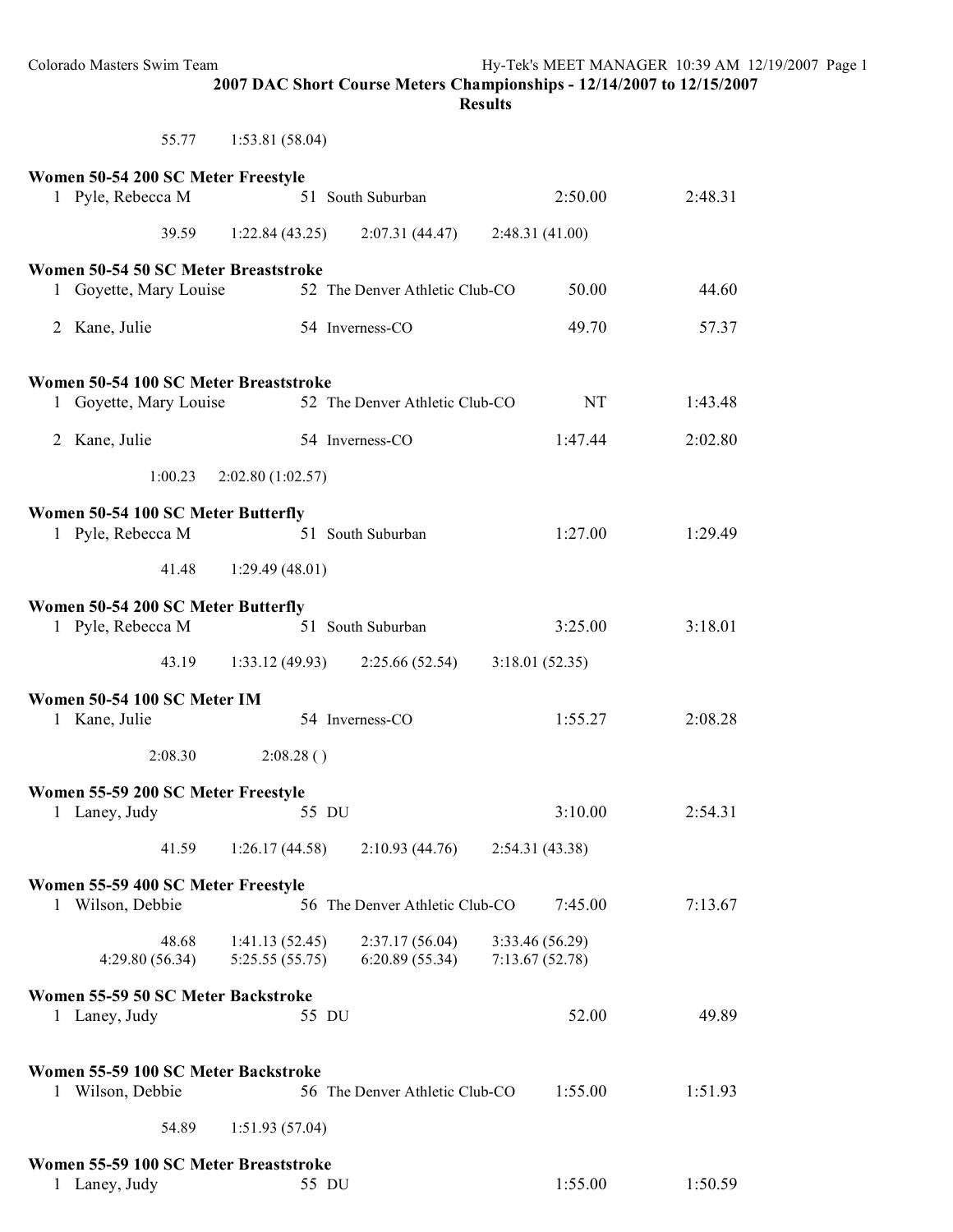| Colorado Masters Swim Team                                                                                   |                                   | Hy-Tek's MEET MANAGER 10:39 AM 12/19/2007 Page 1<br>2007 DAC Short Course Meters Championships - 12/14/2007 to 12/15/2007<br><b>Results</b> |                                     |                    |  |
|--------------------------------------------------------------------------------------------------------------|-----------------------------------|---------------------------------------------------------------------------------------------------------------------------------------------|-------------------------------------|--------------------|--|
| 53.21                                                                                                        | 1:50.59(57.38)                    |                                                                                                                                             |                                     |                    |  |
| Women 55-59 100 SC Meter IM                                                                                  |                                   |                                                                                                                                             |                                     |                    |  |
| 1 Laney, Judy                                                                                                | 55 DU                             |                                                                                                                                             | 1:55.00                             | 1:40.85            |  |
| 51.57                                                                                                        | 1:40.85(49.28)                    |                                                                                                                                             |                                     |                    |  |
| Women 70-74 50 SC Meter Freestyle<br>1 Ryman, Donna                                                          |                                   | 71 Inverness-CO                                                                                                                             | 56.00                               | 46.92              |  |
| Women 70-74 800 SC Meter Freestyle<br>1 Oberg, Jane                                                          |                                   | 70 The Denver Athletic Club-CO                                                                                                              | <b>NT</b>                           | 14:49.07           |  |
|                                                                                                              |                                   |                                                                                                                                             |                                     |                    |  |
| 48.74<br>4:32.13 (1:02.96)                                                                                   | 1:41.43(52.69)<br>5:29.21(57.08)  | 2:35.29(53.86)<br>6:26.41(57.20)                                                                                                            | 3:29.17(53.88)<br>7:22.78 (56.37)   |                    |  |
| 8:18.81(56.03)<br>12:04.05(56.09)                                                                            | 9:15.40(56.59)<br>13:00.09(56.04) | 10:11.76(56.36)<br>13:56.22(56.13)                                                                                                          | 11:07.96(56.20)<br>14:49.07 (52.85) |                    |  |
| Women 70-74 1500 SC Meter Freestyle<br>1 Oberg, Jane                                                         |                                   | 70 The Denver Athletic Club-CO                                                                                                              | 28:00.00                            | 28:23.67           |  |
| Women 70-74 50 SC Meter Backstroke<br>1 Ryman, Donna<br>Women 70-74 200 SC Meter Backstroke<br>1 Oberg, Jane |                                   | 71 Inverness-CO<br>70 The Denver Athletic Club-CO                                                                                           | 1:00.00<br>4:00.00                  | 1:08.73<br>4:09.65 |  |
| 54.38                                                                                                        |                                   | $1:55.61(1:01.23)$ $3:04.37(1:08.76)$                                                                                                       | 4:09.65(1:05.28)                    |                    |  |
| Women 70-74 50 SC Meter Breaststroke                                                                         |                                   |                                                                                                                                             |                                     |                    |  |
| 1 Ryman, Donna                                                                                               |                                   | 71 Inverness-CO                                                                                                                             | 1:00.00                             | 52.01              |  |
| Women 70-74 100 SC Meter Butterfly<br>1 Oberg, Jane                                                          |                                   | 70 The Denver Athletic Club-CO                                                                                                              | 2:00.00                             | 2:00.13            |  |
| 56.79                                                                                                        | 2:00.13 (1:03.34)                 |                                                                                                                                             |                                     |                    |  |
| Women 70-74 100 SC Meter IM<br>1 Oberg, Jane                                                                 |                                   | 70 The Denver Athletic Club-CO                                                                                                              | 1:55.00                             | 1:48.76            |  |
| 50.76<br>2 Ryman, Donna                                                                                      | 1:48.76(58.00)                    | 71 Inverness-CO                                                                                                                             | 2:00.00                             | 1:59.95            |  |
| 1:01.78                                                                                                      | 1:59.95(58.17)                    |                                                                                                                                             |                                     |                    |  |
| Women 70-74 200 SC Meter IM<br>1 Oberg, Jane                                                                 |                                   | 70 The Denver Athletic Club-CO                                                                                                              | 4:00.00                             | 3:57.37            |  |
| 53.09                                                                                                        | 2:00.35(1:07.26)                  | 3:05.15(1:04.80)                                                                                                                            | 3:57.37(52.22)                      |                    |  |
| Women 75-79 100 SC Meter Freestyle                                                                           |                                   |                                                                                                                                             |                                     |                    |  |
| 1 Hertzberg, Ruth                                                                                            |                                   | 75 Summit Masters                                                                                                                           | 2:10.00                             | 2:21.00            |  |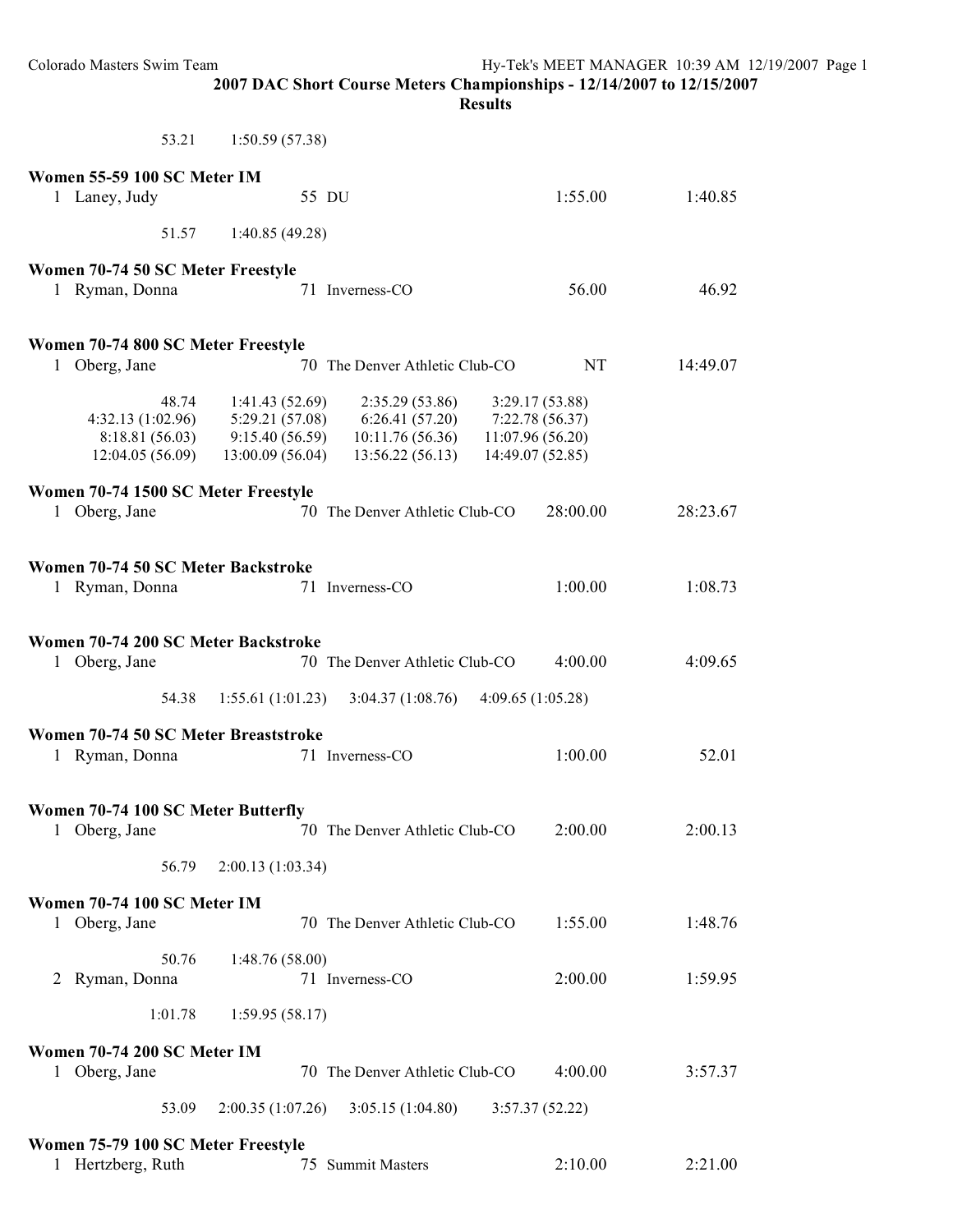| Colorado Masters Swim Team                                   | 2007 DAC Short Course Meters Championships - 12/14/2007 to 12/15/2007 | <b>Results</b>            | Hy-Tek's MEET MANAGER 10:39 AM 12/19/2007 Page 1 |  |
|--------------------------------------------------------------|-----------------------------------------------------------------------|---------------------------|--------------------------------------------------|--|
| 1:07.54                                                      | 2:21.00(1:13.46)                                                      |                           |                                                  |  |
| Women 75-79 200 SC Meter Freestyle<br>1 Hertzberg, Ruth      | 75 Summit Masters                                                     | 5:00.00                   | 4:53.42                                          |  |
| 1:07.07                                                      | $2:21.11(1:14.04)$ $3:40.09(1:18.98)$                                 | 4:53.42(1:13.33)          |                                                  |  |
| Women 75-79 100 SC Meter Butterfly<br>1 Hertzberg, Ruth      | 75 Summit Masters                                                     | 2:45.00                   | 3:45.86                                          |  |
| 1:44.20                                                      | 3:45.86(2:01.66)                                                      |                           |                                                  |  |
| Women 75-79 100 SC Meter IM<br>1 Hertzberg, Ruth             | 75 Summit Masters                                                     | 2:30.00                   | 3:04.31                                          |  |
| 1:32.41                                                      | 3:04.31 (1:31.90)                                                     |                           |                                                  |  |
| Women 75-79 400 SC Meter IM<br>--- Hertzberg, Ruth           | 75 Summit Masters                                                     | 8:30.00                   | <b>DQ</b>                                        |  |
| Men 25-29 50 SC Meter Freestyle<br>1 Radkar, Kaustubh        | 25 Unattached                                                         | 26.00                     | 26.06                                            |  |
| 2 Johnson, Brett                                             | 28 DU                                                                 | 28.00                     | 29.19                                            |  |
| Men 25-29 100 SC Meter Freestyle<br>1 Radkar, Kaustubh       | 25 Unattached                                                         | 58.50                     | 57.89                                            |  |
| 28.55<br>2 Johnson, Brett                                    | 57.89 (29.34)<br>28 DU                                                | 1:06.00                   | 1:05.27                                          |  |
| 32.02                                                        | 1:05.27(33.25)                                                        |                           |                                                  |  |
| Men 25-29 200 SC Meter Freestyle<br>1 Stanchak, Michael B    | 26 DU                                                                 | 2:15.00                   | 2:21.67                                          |  |
| 31.29<br>Johnson, Brett<br>2                                 | 1:06.46(35.17)<br>1:43.53(37.07)<br>28 DU                             | 2:21.67(38.14)<br>2:30.00 | 2:30.71                                          |  |
| 34.41                                                        | 1:12.60(38.19)<br>1:52.46(39.86)                                      | 2:30.71(38.25)            |                                                  |  |
| Men 25-29 200 SC Meter Backstroke<br>Stanchak, Michael B     | 26 DU                                                                 | 2:49.00                   | DQ                                               |  |
| 38.74                                                        | 1:21.01(42.27)<br>2:06.38(45.37)                                      | DQ (46.72)                |                                                  |  |
| Men 25-29 100 SC Meter Breaststroke<br>1 Stanchak, Michael B | 26 DU                                                                 | 1:17.00                   | 1:18.80                                          |  |
| 36.88                                                        | 1:18.80(41.92)                                                        |                           |                                                  |  |
| Men 25-29 100 SC Meter Butterfly<br>1 Radkar, Kaustubh       | 25 Unattached                                                         | 1:03.50                   | 1:03.91                                          |  |
| 30.63                                                        | 1:03.91(33.28)                                                        |                           |                                                  |  |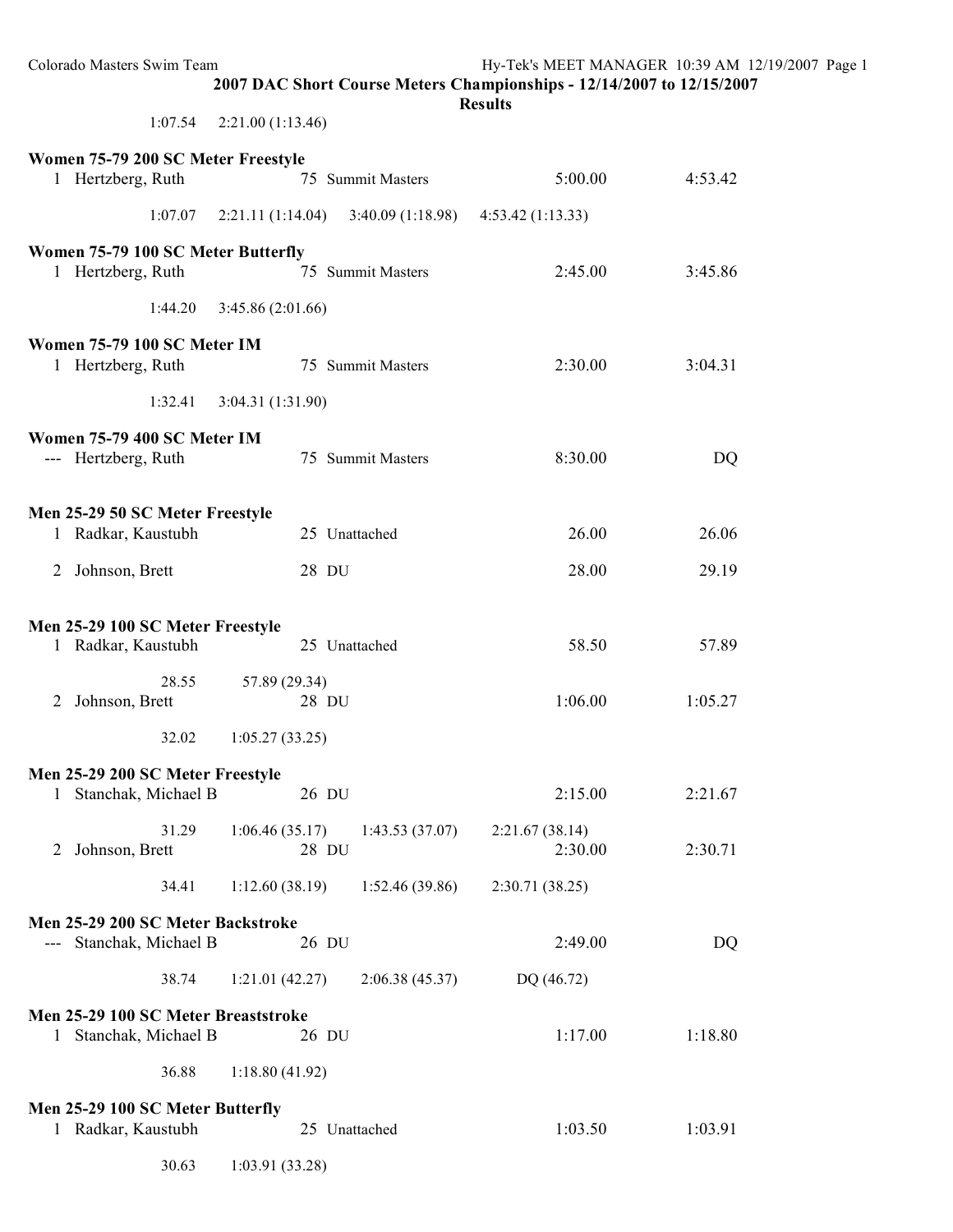| Colorado Masters Swim Team                              |                | 2007 DAC Short Course Meters Championships - 12/14/2007 to 12/15/2007<br><b>Results</b> | Hy-Tek's MEET MANAGER 10:39 AM 12/19/2007 Page 1 |         |  |
|---------------------------------------------------------|----------------|-----------------------------------------------------------------------------------------|--------------------------------------------------|---------|--|
| Men 25-29 200 SC Meter Butterfly                        |                |                                                                                         |                                                  |         |  |
| 1 Radkar, Kaustubh                                      |                | 25 Unattached                                                                           | 2:20.00                                          | 2:26.38 |  |
| 31.24                                                   | 1:06.60(35.36) | 1:46.15(39.55)                                                                          | 2:26.38(40.23)                                   |         |  |
| <b>Men 25-29 100 SC Meter IM</b><br>1 Radkar, Kaustubh  |                | 25 Unattached                                                                           | 1:10.00                                          | 1:07.04 |  |
| 31.30                                                   | 1:07.04(35.74) |                                                                                         |                                                  |         |  |
| Stanchak, Michael B<br>2                                | 26 DU          |                                                                                         | 1:15.00                                          | 1:16.26 |  |
| 37.00                                                   | 1:16.26(39.26) |                                                                                         |                                                  |         |  |
| <b>Men 25-29 200 SC Meter IM</b>                        |                |                                                                                         |                                                  |         |  |
| 1 Johnson, Brett                                        | 28 DU          |                                                                                         | 2:53.00                                          | 2:46.89 |  |
| 34.45                                                   | 1:17.20(42.75) | 2:09.51(52.31)                                                                          | 2:46.89 (37.38)                                  |         |  |
| Men 30-34 100 SC Meter Freestyle                        |                |                                                                                         |                                                  |         |  |
| 1 O'Sullivan, Chris                                     | 32 DU          |                                                                                         | 1:00.00                                          | 57.98   |  |
| 28.25                                                   | 57.98 (29.73)  |                                                                                         |                                                  |         |  |
|                                                         |                |                                                                                         |                                                  |         |  |
| Men 30-34 50 SC Meter Butterfly<br>1 O'Sullivan, Chris  | 32 DU          |                                                                                         | 29.50                                            | 29.02   |  |
| <b>Men 30-34 100 SC Meter IM</b><br>1 O'Sullivan, Chris | 32 DU          |                                                                                         | 1:10.00                                          | 1:07.24 |  |
| 30.38                                                   | 1:07.24(36.86) |                                                                                         |                                                  |         |  |
|                                                         |                |                                                                                         |                                                  |         |  |
| Men 35-39 50 SC Meter Freestyle<br>1 Granger, Brian     |                | 35 Boulder Aquatic Masters                                                              | 27.35                                            | 26.78   |  |
| McLaughlin, Patrick<br>2                                |                | 38 Bee Gee                                                                              | 27.49                                            | 26.86   |  |
| Smith, Chris<br>3                                       |                | 38 Thorton                                                                              | 41.00                                            | 40.58   |  |
| Men 35-39 100 SC Meter Freestyle<br>1 Granger, Brian    |                | 35 Boulder Aquatic Masters                                                              | 1:03.36                                          | 1:01.34 |  |
| 28.98                                                   | 1:01.34(32.36) |                                                                                         |                                                  |         |  |
| McLaughlin, Patrick<br>2                                |                | 38 Bee Gee                                                                              | 1:02.49                                          | 1:03.55 |  |
| 29.83<br>Sarche, Jon<br>3                               | 1:03.55(33.72) | 39 Swim Dogs                                                                            | 1:10.66                                          | 1:09.95 |  |
| 34.70                                                   | 1:09.95(35.25) |                                                                                         |                                                  |         |  |
| Smith, Chris<br>4                                       |                | 38 Thorton                                                                              | 1:30.00                                          | 1:37.19 |  |
| 47.65                                                   | 1:37.19(49.54) |                                                                                         |                                                  |         |  |
| Men 35-39 200 SC Meter Freestyle<br>1 Hoftiezer, Scott  |                | 36 The Denver Athletic Club-CO                                                          | 2:28.58                                          | 2:31.22 |  |
| 34.63                                                   | 1:13.04(38.41) | 1:52.32(39.28)                                                                          | 2:31.22 (38.90)                                  |         |  |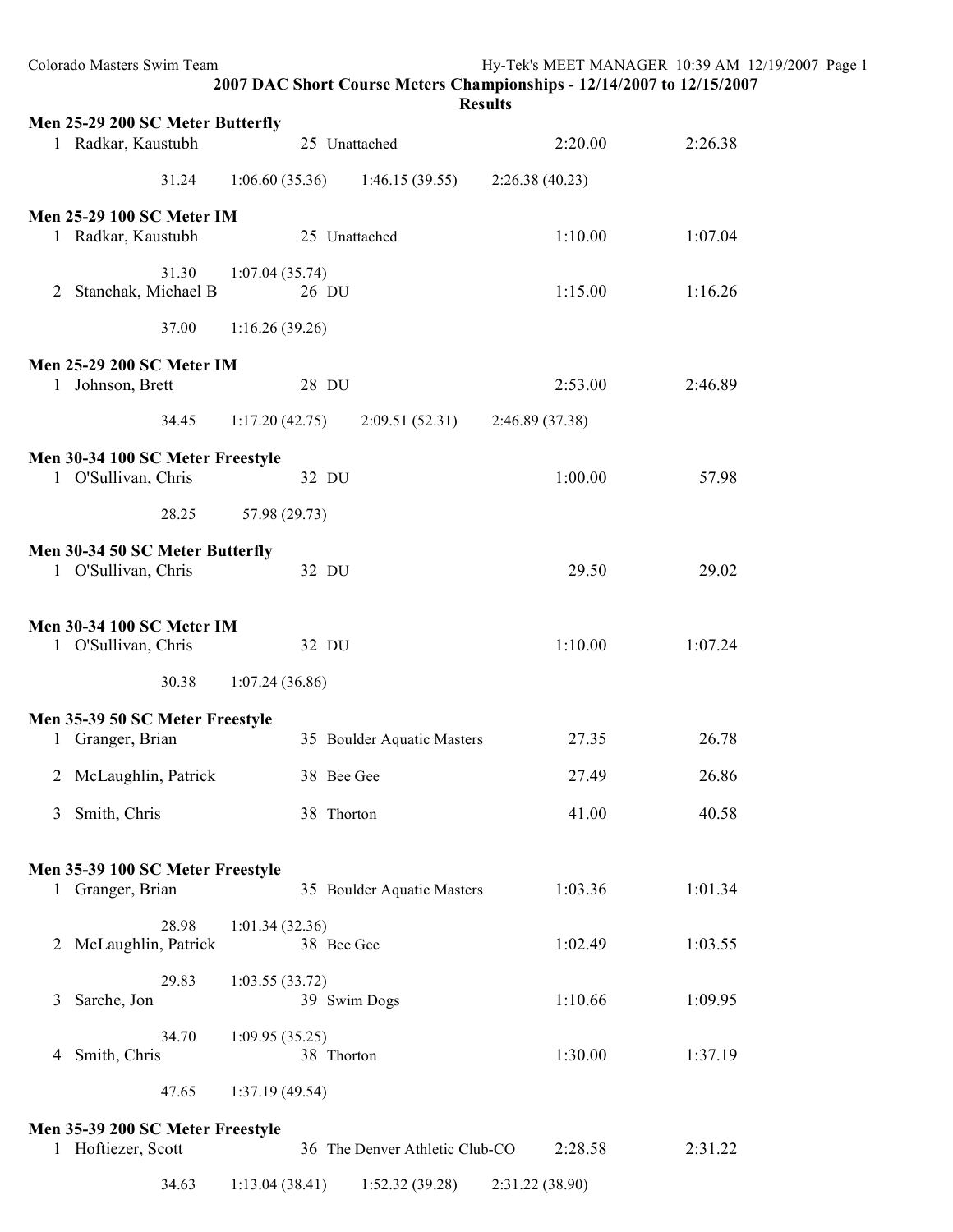Colorado Masters Swim Team Hy-Tek's MEET MANAGER 10:39 AM 12/19/2007 Page 1 **2007 DAC Short Course Meters Championships - 12/14/2007 to 12/15/2007 Results** 2 Sarche, Jon 39 Swim Dogs 2:48.84 2:42.53 39.11 1:21.11 (42.00) 2:03.14 (42.03) 2:42.53 (39.39) **Men 35-39 400 SC Meter Freestyle** 1 Hoftiezer, Scott 36 The Denver Athletic Club-CO 5:14.21 5:15.63 35.53 1:14.36 (38.83) 1:52.88 (38.52) 2:32.83 (39.95) 3:14.03 (41.20) 3:54.60 (40.57) 4:35.86 (41.26) 5:15.63 (39.77) --- McQueen, Stephen 37 The Denver Athletic Club-CO 8:30.00 DQ 1:01.34 2:19.42 (1:18.08) **Men 35-39 800 SC Meter Freestyle** 1 Hoftiezer, Scott 36 The Denver Athletic Club-CO 11:02.70 11:12.51 38.91 1:21.11 (42.20) 2:04.51 (43.40) 2:46.12 (41.61) 3:27.79 (41.67) 4:10.76 (42.97) 4:53.53 (42.77) 5:36.03 (42.50) 6:18.73 (42.70) 7:02.02 (43.29) 7:44.30 (42.28) 8:25.83 (41.53) 9:07.15 (41.32) 9:50.83 (43.68) 10:32.27 (41.44) 11:12.51 (40.24) **Men 35-39 1500 SC Meter Freestyle** 1 Hoftiezer, Scott 36 The Denver Athletic Club-CO 20:36.55 20:32.80 37.09 1:17.08 (39.99) 1:57.96 (40.88) 2:38.82 (40.86) 3:20.45 (41.63) 4:01.53 (41.08) 4:42.60 (41.07) 5:24.40 (41.80) 6:06.40 (42.00) 6:49.10 (42.70) 7:30.71 (41.61) 8:12.71 (42.00) 8:54.73 (42.02) 9:36.23 (41.50) 10:17.85 (41.62) 10:58.66 (40.81) 11:40.88 (42.22) 12:21.63 (40.75) 13:02.40 (40.77) 13:44.19 (41.79) 14:24.39 (40.20) 15:04.80 (40.41) 15:44.88 (40.08) 16:26.34 (41.46) 17:07.30 (40.96) 17:48.94 (41.64) 18:30.71 (41.77) 19:11.76 (41.05) 19:53.51 (41.75) 20:32.80 (39.29) **Men 35-39 50 SC Meter Backstroke** 1 Granger, Brian 35 Boulder Aquatic Masters 34.06 34.59 **Men 35-39 50 SC Meter Breaststroke** 1 Granger, Brian 35 Boulder Aquatic Masters 35.81 34.82 **Men 35-39 50 SC Meter Butterfly** 1 Hoftiezer, Scott 36 The Denver Athletic Club-CO 32.28 32.72 **Men 35-39 100 SC Meter Butterfly** 1 McLaughlin, Patrick 38 Bee Gee 1:07.49 1:09.75 **Men 35-39 100 SC Meter IM** 1 Granger, Brian 35 Boulder Aquatic Masters 1:11.91 1:09.99

2 Hoftiezer, Scott 36 The Denver Athletic Club-CO 1:25.00 1:22.46

40.67 1:22.46 (41.79)

31.64 1:09.99 (38.35)

**Men 40-44 50 SC Meter Freestyle**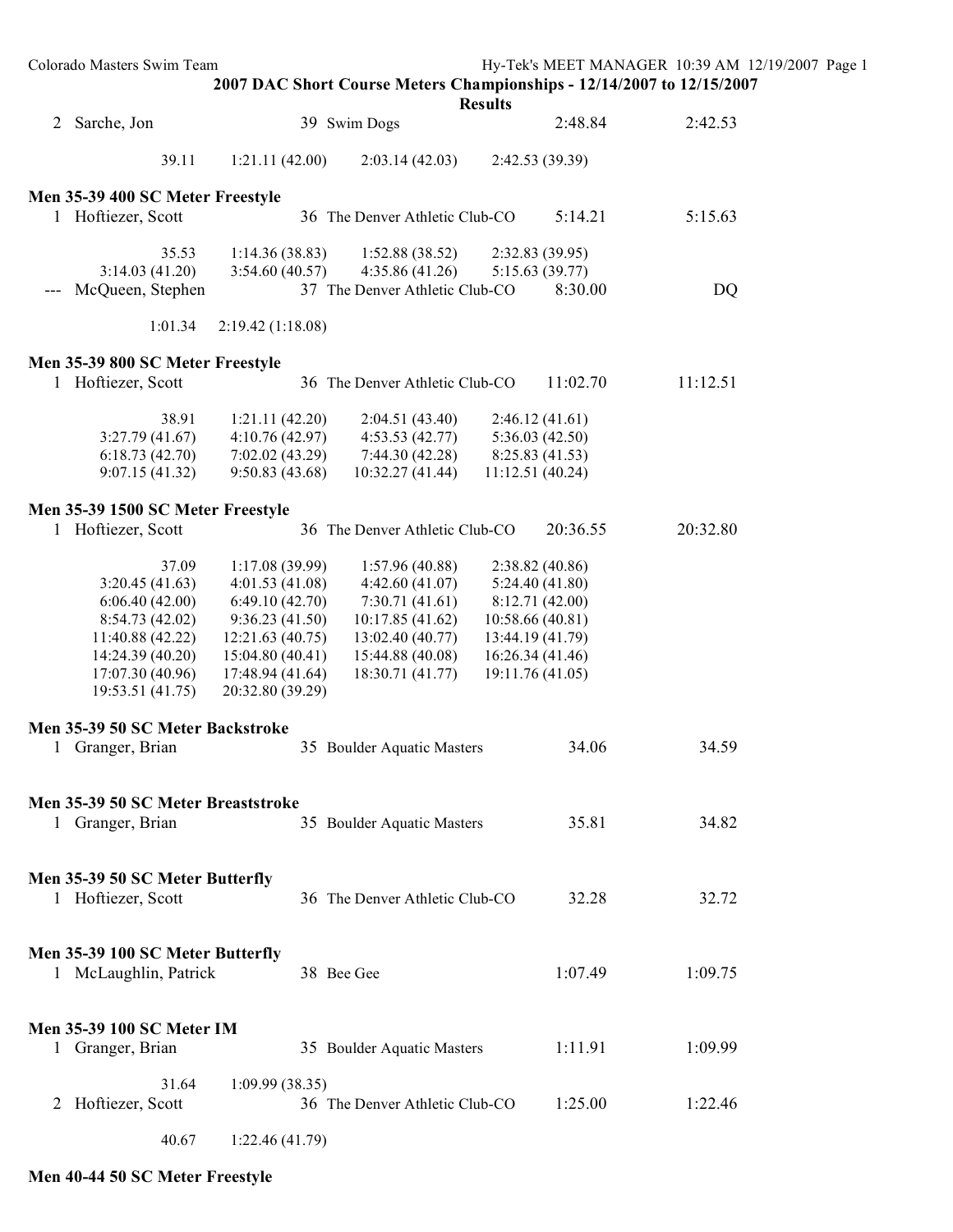|   | Colorado Masters Swim Team                                     |                                                                       | 2007 DAC Short Course Meters Championships - 12/14/2007 to 12/15/2007 | <b>Results</b>                                                           | Hy-Tek's MEET MANAGER 10:39 AM 12/19/2007 Page 1 |  |
|---|----------------------------------------------------------------|-----------------------------------------------------------------------|-----------------------------------------------------------------------|--------------------------------------------------------------------------|--------------------------------------------------|--|
|   | 1 Freeman, Andrew                                              |                                                                       | 43 Boulder Aquatic Masters                                            | 26.34                                                                    | 26.53                                            |  |
|   | 2 Galan, Henry                                                 |                                                                       | 44 Colorado Stars                                                     | 29.60                                                                    | 28.51                                            |  |
| 3 | Shannon, Brian                                                 |                                                                       | 40 Rally Sport                                                        | 29.00                                                                    | 29.26                                            |  |
|   | 4 Hoyt, Brian                                                  |                                                                       | 41 Thorton                                                            | 30.13                                                                    | 30.71                                            |  |
|   | Men 40-44 100 SC Meter Freestyle                               |                                                                       |                                                                       |                                                                          |                                                  |  |
|   | 1 Stewart, Karl                                                |                                                                       | 41 Loveland                                                           | 57.55                                                                    | 57.81                                            |  |
|   | 28.40<br>2 Freeman, Andrew                                     | 57.81 (29.41)                                                         | 43 Boulder Aquatic Masters                                            | 57.80                                                                    | 58.20                                            |  |
|   | 29.13<br>3 Nuanes, Jack                                        | 58.20 (29.07)                                                         | 44 Unattached                                                         | 1:15.00                                                                  | 1:13.87                                          |  |
|   | 35.05                                                          | 1:13.87(38.82)                                                        |                                                                       |                                                                          |                                                  |  |
|   | Men 40-44 200 SC Meter Freestyle                               |                                                                       |                                                                       |                                                                          |                                                  |  |
|   | 1 Freeman, Andrew                                              |                                                                       | 43 Boulder Aquatic Masters                                            | 2:07.80                                                                  | 2:10.48                                          |  |
|   | 31.61<br>2 Evans, Tom                                          | 1:05.68(34.07)                                                        | 1:38.48(32.80)<br>42 The Denver Athletic Club-CO                      | 2:10.48(32.00)<br>2:15.00                                                | 2:19.84                                          |  |
|   | 32.01<br>3 Nuanes, Jack                                        | 1:06.90(34.89)                                                        | 1:43.56(36.66)<br>44 Unattached                                       | 2:19.84(36.28)<br>2:30.00                                                | 2:44.82                                          |  |
|   | 37.86                                                          | 1:18.23(40.37)                                                        | 2:01.35(43.12)                                                        | 2:44.82(43.47)                                                           |                                                  |  |
|   | Men 40-44 400 SC Meter Freestyle                               |                                                                       |                                                                       |                                                                          |                                                  |  |
|   | 1 Stewart, Karl                                                |                                                                       | 41 Loveland                                                           | 4:45.00                                                                  | 4:48.12                                          |  |
|   | 33.90<br>2:59.58(36.41)                                        | 3:35.87(36.29)                                                        | $1:09.66(35.76)$ $1:46.70(37.04)$<br>4:11.98(36.11)                   | 2:23.17(36.47)<br>4:48.12(36.14)                                         |                                                  |  |
|   | 2 Evans, Tom                                                   |                                                                       | 42 The Denver Athletic Club-CO                                        | 5:00.00                                                                  | 5:01.77                                          |  |
|   | 34.15<br>3:03.80(38.55)<br>(Men 40-44 400 SC Meter Freestyle)  | 1:10.82(36.67)<br>3:43.27(39.47)                                      | 1:47.65(36.83)<br>4:22.96 (39.69)                                     | 2:25.25(37.60)<br>5:01.77(38.81)                                         |                                                  |  |
|   | 3 Reilly, Quinn                                                | 41 DU                                                                 |                                                                       | NT                                                                       | 5:08.10                                          |  |
|   | 34.25<br>3:08.86(39.75)<br>4 Nuanes, Jack                      | 1:11.48(37.23)<br>3:49.42(40.56)                                      | 1:49.97(38.49)<br>4:29.70(40.28)<br>44 Unattached                     | 2:29.11(39.14)<br>5:08.10(38.40)<br>5:00.00                              | 5:48.81                                          |  |
|   | 37.57<br>3:30.55 (45.24)                                       | 1:18.03(40.46)<br>4:16.92(46.37)                                      | 2:00.88(42.85)<br>5:04.18(47.26)                                      | 2:45.31(44.43)<br>5:48.81 (44.63)                                        |                                                  |  |
|   | Men 40-44 1500 SC Meter Freestyle                              |                                                                       |                                                                       |                                                                          |                                                  |  |
|   | 1 Freeman, Andrew                                              |                                                                       | 43 Boulder Aquatic Masters                                            | 21:00.00                                                                 | 19:26.71                                         |  |
|   | 35.21<br>3:07.95 (39.28)<br>5:45.76 (39.24)<br>8:23.36 (39.35) | 1:12.67(37.46)<br>3:47.41 (39.46)<br>6:25.17(39.41)<br>9:02.49(39.13) | 1:50.35(37.68)<br>4:26.89(39.48)<br>7:04.65 (39.48)<br>9:41.75(39.26) | 2:28.67(38.32)<br>5:06.52 (39.63)<br>7:44.01 (39.36)<br>10:20.94 (39.19) |                                                  |  |
|   | 11:00.32 (39.38)                                               | 11:39.53 (39.21)                                                      | 12:18.86 (39.33)                                                      | 12:57.96 (39.10)                                                         |                                                  |  |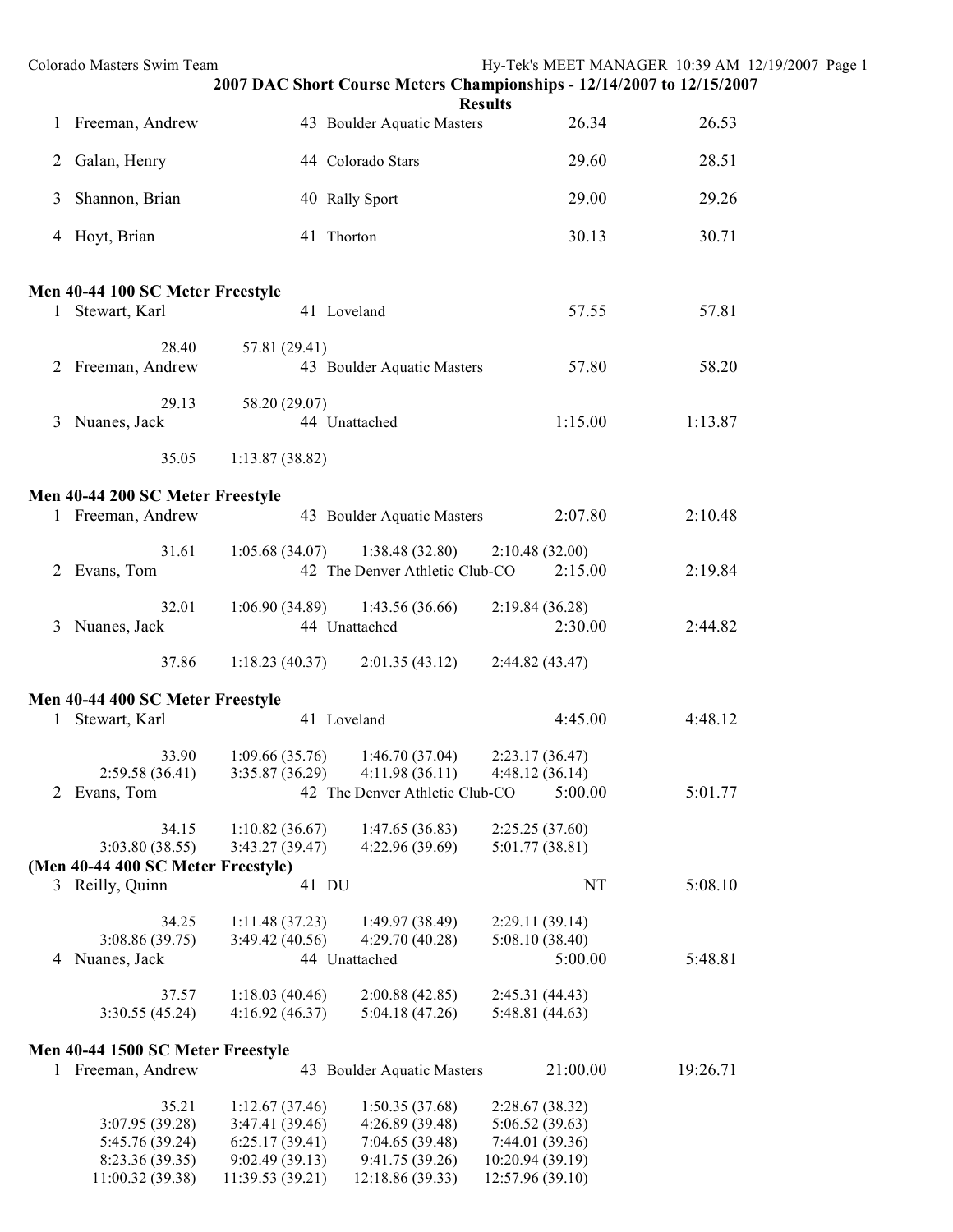| Colorado Masters Swim Team                                                                                                                 |                                                                                                                                                      |                                                                                                                                 | 2007 DAC Short Course Meters Championships - 12/14/2007 to 12/15/2007                                                               | Hy-Tek's MEET MANAGER 10:39 AM 12/19/2007 Page 1 |  |
|--------------------------------------------------------------------------------------------------------------------------------------------|------------------------------------------------------------------------------------------------------------------------------------------------------|---------------------------------------------------------------------------------------------------------------------------------|-------------------------------------------------------------------------------------------------------------------------------------|--------------------------------------------------|--|
|                                                                                                                                            |                                                                                                                                                      |                                                                                                                                 | <b>Results</b>                                                                                                                      |                                                  |  |
| 13:36.88 (38.92)<br>16:14.30(39.05)<br>18:49.52 (38.10)                                                                                    | 14:16.16 (39.28)<br>16:53.73(39.43)<br>19:26.71 (37.19)                                                                                              | 14:55.61 (39.45)<br>17:32.72 (38.99)                                                                                            | 15:35.25 (39.64)<br>18:11.42 (38.70)                                                                                                |                                                  |  |
| 2 Reilly, Quinn                                                                                                                            | 41 DU                                                                                                                                                |                                                                                                                                 | NT                                                                                                                                  | 20:17.81                                         |  |
| 37.22<br>3:17.92(40.60)<br>5:59.36 (40.24)<br>8:41.74(40.76)<br>11:25.14(40.86)<br>14:09.40 (41.24)<br>16:53.89(41.33)<br>19:39.03 (40.46) | 1:16.83(39.61)<br>3:58.50 (40.58)<br>6:39.35(39.99)<br>9:22.67(40.93)<br>12:05.91 (40.77)<br>14:50.79(41.39)<br>17:35.31 (41.42)<br>20:17.81 (38.78) | 1:56.66(39.83)<br>4:38.86(40.36)<br>7:20.11(40.76)<br>10:03.24(40.57)<br>12:46.67(40.76)<br>15:31.51 (40.72)<br>18:17.12(41.81) | 2:37.32 (40.66)<br>5:19.12(40.26)<br>8:00.98 (40.87)<br>10:44.28 (41.04)<br>13:28.16 (41.49)<br>16:12.56(41.05)<br>18:58.57 (41.45) |                                                  |  |
| Men 40-44 50 SC Meter Backstroke                                                                                                           |                                                                                                                                                      |                                                                                                                                 |                                                                                                                                     |                                                  |  |
| 1 Stewart, Karl                                                                                                                            | 41 Loveland                                                                                                                                          |                                                                                                                                 | 30.39                                                                                                                               | 29.93                                            |  |
| 2 Hoyt, Brian                                                                                                                              | 41 Thorton                                                                                                                                           |                                                                                                                                 | 34.60                                                                                                                               | 36.91                                            |  |
| Men 40-44 100 SC Meter Backstroke<br>1 Stewart, Karl                                                                                       | 41 Loveland                                                                                                                                          |                                                                                                                                 | 1:05.32                                                                                                                             | 1:05.07                                          |  |
| 31.05                                                                                                                                      | 1:05.07(34.02)                                                                                                                                       |                                                                                                                                 |                                                                                                                                     |                                                  |  |
| Men 40-44 200 SC Meter Backstroke                                                                                                          |                                                                                                                                                      |                                                                                                                                 |                                                                                                                                     |                                                  |  |
| 1 Evans, Tom                                                                                                                               |                                                                                                                                                      | 42 The Denver Athletic Club-CO                                                                                                  | 2:50.00                                                                                                                             | 2:44.59                                          |  |
| 38.15                                                                                                                                      | 1:19.01(40.86)                                                                                                                                       | 2:02.38(43.37)                                                                                                                  | 2:44.59(42.21)                                                                                                                      |                                                  |  |
| Men 40-44 50 SC Meter Breaststroke<br>1 Shannon, Brian                                                                                     | 40 Rally Sport                                                                                                                                       |                                                                                                                                 | 35.00                                                                                                                               | 35.50                                            |  |
| Men 40-44 50 SC Meter Butterfly<br>1 Galan, Henry                                                                                          |                                                                                                                                                      | 44 Colorado Stars                                                                                                               | 32.20                                                                                                                               | 31.96                                            |  |
| Men 40-44 100 SC Meter Butterfly<br>1 Galan, Henry                                                                                         |                                                                                                                                                      | 44 Colorado Stars                                                                                                               | 1:09.90                                                                                                                             | 1:13.06                                          |  |
| 34.08                                                                                                                                      | 1:13.06(38.98)                                                                                                                                       |                                                                                                                                 |                                                                                                                                     |                                                  |  |
| Men 40-44 100 SC Meter IM<br>1 Evans, Tom                                                                                                  |                                                                                                                                                      | 42 The Denver Athletic Club-CO                                                                                                  | 1:12.00                                                                                                                             | 1:13.85                                          |  |
| 34.59<br>2 Shannon, Brian                                                                                                                  | 1:13.85(39.26)<br>40 Rally Sport                                                                                                                     |                                                                                                                                 | 1:15.00                                                                                                                             | 1:15.92                                          |  |
| 37.02<br>3 Hoyt, Brian                                                                                                                     | 1:15.92(38.90)<br>41 Thorton                                                                                                                         |                                                                                                                                 | 1:20.00                                                                                                                             | 1:20.95                                          |  |
| 36.64<br>(Men 40-44 100 SC Meter IM)<br>4 Freeman, Andrew                                                                                  | 1:20.95(44.31)                                                                                                                                       | 43 Boulder Aquatic Masters                                                                                                      | 1:12.00                                                                                                                             | 1:21.08                                          |  |
| 37.14                                                                                                                                      | 1:21.08(43.94)                                                                                                                                       |                                                                                                                                 |                                                                                                                                     |                                                  |  |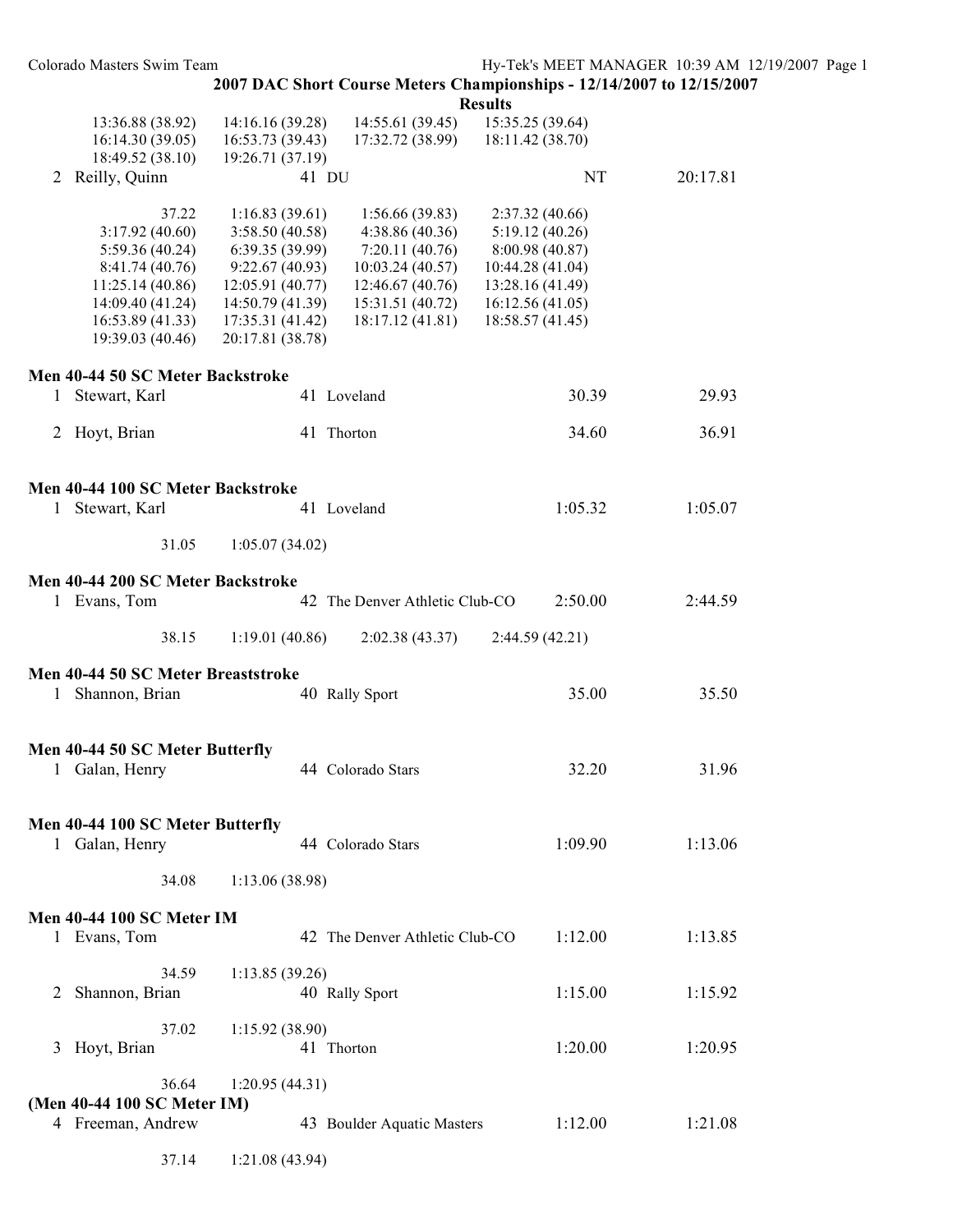|              | Colorado Masters Swim Team                              |                                   | 2007 DAC Short Course Meters Championships - 12/14/2007 to 12/15/2007 |                                    | Hy-Tek's MEET MANAGER 10:39 AM 12/19/2007 Page 1 |  |
|--------------|---------------------------------------------------------|-----------------------------------|-----------------------------------------------------------------------|------------------------------------|--------------------------------------------------|--|
|              |                                                         |                                   |                                                                       | <b>Results</b>                     |                                                  |  |
|              | <b>Men 40-44 200 SC Meter IM</b>                        |                                   |                                                                       |                                    |                                                  |  |
|              | 1 Evans, Tom                                            |                                   | 42 The Denver Athletic Club-CO                                        | 2:49.00                            | 2:35.92                                          |  |
|              | 33.52<br>2 Reilly, Quinn                                | 1:14.25(40.73)<br>41 DU           | 2:00.66(46.41)                                                        | 2:35.92(35.26)<br>NT               | 2:48.43                                          |  |
| 3            | 37.70<br>Galan, Henry                                   | 1:22.06(44.36)                    | 2:11.97(49.91)<br>44 Colorado Stars                                   | 2:48.43 (36.46)<br>NT              | 2:51.11                                          |  |
|              | 35.44                                                   | 1:18.90(43.46)                    | 2:14.01(55.11)                                                        | 2:51.11(37.10)                     |                                                  |  |
|              | Men 45-49 50 SC Meter Freestyle                         |                                   |                                                                       |                                    |                                                  |  |
| $\mathbf{I}$ | Smith, John C                                           |                                   | 45 Arizona Masters                                                    | 24.80                              | 24.61                                            |  |
| 2            | Wright, Tom                                             |                                   | 49 The Denver Athletic Club-CO                                        | 31.00                              | 30.94                                            |  |
| 3            | Vande Krol, Brian                                       |                                   | 45 Bee Gee                                                            | 35.00                              | 34.20                                            |  |
| 4            | Sullivan, Frank                                         |                                   | 45 The Denver Athletic Club-CO                                        | $\rm{NT}$                          | 35.38                                            |  |
| 5            | Cuttles, Steve R                                        |                                   | 48 Bee Gee                                                            | 42.00                              | 45.56                                            |  |
|              |                                                         |                                   |                                                                       |                                    |                                                  |  |
|              | Men 45-49 100 SC Meter Freestyle<br>1 Magourik, Jeffrey |                                   | 46 Bee Gee                                                            | 1:09.00                            | 1:07.10                                          |  |
|              | 31.90                                                   |                                   |                                                                       |                                    |                                                  |  |
|              | 2 Cuttles, Steve R                                      | 1:07.10(35.20)                    | 48 Bee Gee                                                            | 1:35.00                            | 1:51.97                                          |  |
|              | 47.70                                                   | 1:51.97(1:04.27)                  |                                                                       |                                    |                                                  |  |
|              | Men 45-49 200 SC Meter Freestyle                        |                                   |                                                                       |                                    |                                                  |  |
| $\mathbf{1}$ | Scott, Greg                                             |                                   | 48 Hra                                                                | 2:20.00                            | 2:12.72                                          |  |
| 2            | 31.20<br>Johnston, Mark                                 | 1:04.90(33.70)                    | 1:38.89 (33.99)<br>47 Swim Dogs                                       | 2:12.72(33.83)<br>2:25.00          | 2:17.52                                          |  |
|              | 31.73<br>3 Magourik, Jeffrey                            | 1:07.14(35.41)                    | 1:43.06(35.92)<br>46 Bee Gee                                          | 2:17.52(34.46)<br>2:30.00          | 2:21.92                                          |  |
| 4            | 32.92<br>Sullivan, Frank                                | 1:08.46(35.54)                    | 1:45.99(37.53)<br>45 The Denver Athletic Club-CO                      | 2:21.92(35.93)<br>NT               | 3:21.29                                          |  |
|              | 2:21.17                                                 | 3:21.29(1:00.12)                  |                                                                       |                                    |                                                  |  |
|              | Men 45-49 400 SC Meter Freestyle                        |                                   |                                                                       |                                    |                                                  |  |
|              | 1 Magourik, Jeffrey                                     |                                   | 46 Bee Gee                                                            | 5:18.00                            | 5:03.61                                          |  |
|              | 34.35                                                   | 1:11.29(36.94)                    | 1:49.11(37.82)                                                        | 2:27.10(37.99)                     |                                                  |  |
| 2            | 3:05.49(38.39)<br>Wright, Tom                           | 3:44.48 (38.99)                   | 4:24.86(40.38)<br>49 The Denver Athletic Club-CO                      | 5:03.61(38.75)<br>7:00.00          | 6:03.86                                          |  |
|              |                                                         |                                   |                                                                       |                                    |                                                  |  |
|              | 39.36<br>3:41.53(47.62)                                 | 1:22.20(42.84)<br>4:29.02 (47.49) | 2:07.09(44.89)<br>5:17.14(48.12)                                      | 2:53.91 (46.82)<br>6:03.86 (46.72) |                                                  |  |
|              | Men 45-49 800 SC Meter Freestyle                        |                                   |                                                                       |                                    |                                                  |  |
|              | 1 Magourik, Jeffrey                                     |                                   | 46 Bee Gee                                                            | 10:58.00                           | 10:41.86                                         |  |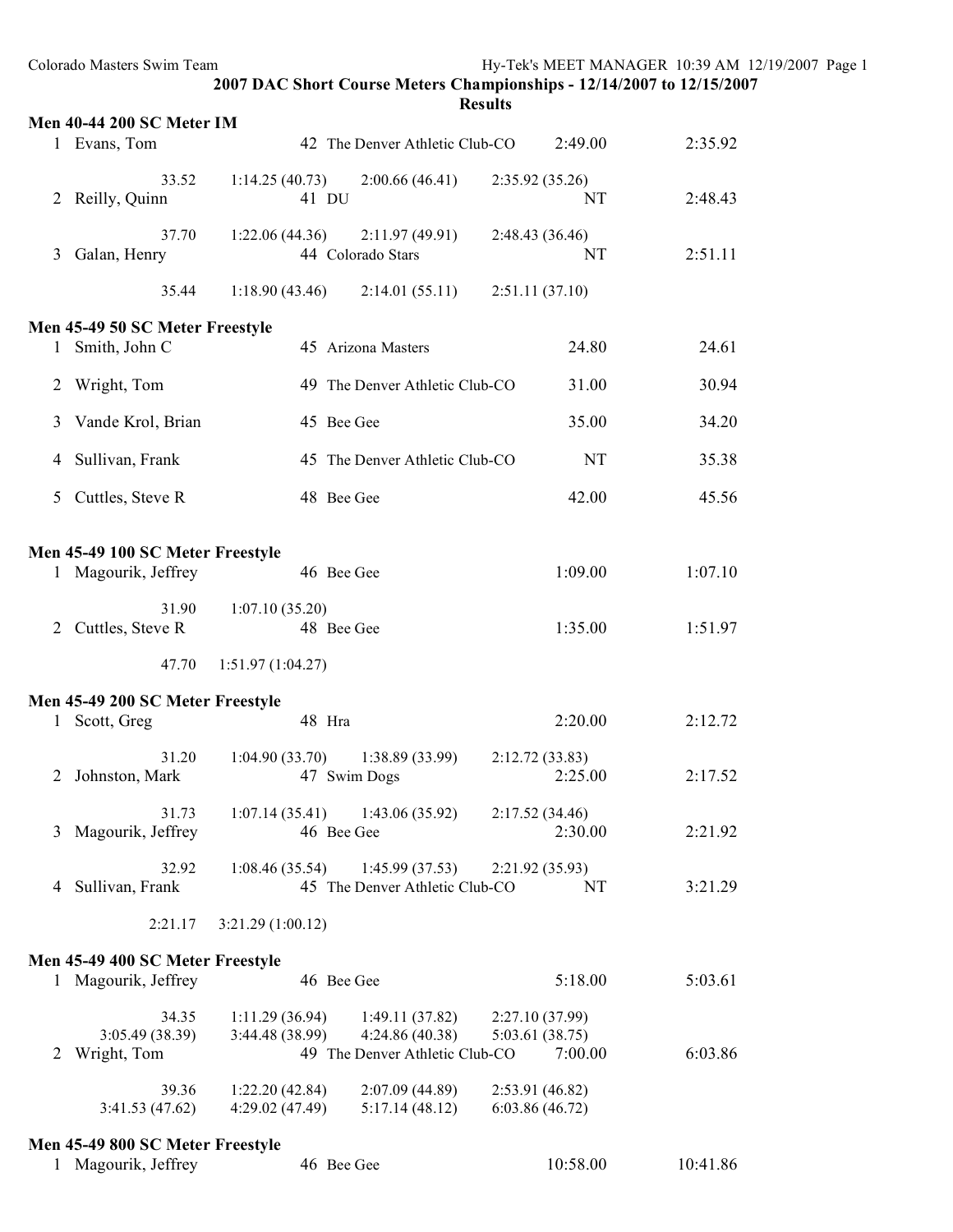## **2007 DAC Short Course Meters Championships - 12/14/2007 to 12/15/2007**

**Results**

| 36.40           | 1:15.00(38.60)  | 1:54.46 (39.46)  | 2:34.18 (39.72)  |
|-----------------|-----------------|------------------|------------------|
| 3:13.90 (39.72) | 3:54.42 (40.52) | 4:35.40 (40.98)  | 5:16.20(40.80)   |
| 5:57.36(41.16)  | 6:38.51(41.15)  | 7:19.40 (40.89)  | 8:00.80 (41.40)  |
| 8:41.93 (41.13) | 9:22.68(40.75)  | 10:03.13 (40.45) | 10:41.86 (38.73) |

### **Men 45-49 1500 SC Meter Freestyle**

| 1            | Magourik, Jeffrey                   |                  | 46 Bee Gee                     | 21:11.00         | 20:24.22 |
|--------------|-------------------------------------|------------------|--------------------------------|------------------|----------|
|              | 36.74                               | 1:15.23(38.49)   | 1:54.67(39.44)                 | 2:34.62 (39.95)  |          |
|              | 3:14.66(40.04)                      | 3:54.79(40.13)   | 4:35.39(40.60)                 | 5:16.38 (40.99)  |          |
|              | 5:57.57(41.19)                      | 6:38.69(41.12)   | 7:19.63(40.94)                 | 8:00.31 (40.68)  |          |
|              | 8:40.77 (40.46)                     | 9:21.67(40.90)   | 10:02.56 (40.89)               | 10:43.35 (40.79) |          |
|              | 11:24.54(41.19)                     | 12:06.92(42.38)  | 12:48.65 (41.73)               | 13:30.90 (42.25) |          |
|              | 14:11.73 (40.83)                    | 14:54.12 (42.39) | 15:35.46 (41.34)               | 16:17.18 (41.72) |          |
|              | 16:59.50 (42.32)                    | 17:40.15(40.65)  | 18:21.93 (41.78)               | 19:03.48 (41.55) |          |
|              | 19:44.32 (40.84)                    | 20:24.22 (39.90) |                                |                  |          |
|              | Humphrey, Stephen                   |                  | 49 Bee Gee                     | 22:30.00         | 20:42.77 |
| 2            |                                     |                  |                                |                  |          |
|              | 36.95                               | 1:17.52(40.57)   | 1:58.68(41.16)                 | 2:40.06 (41.38)  |          |
|              | 3:21.32(41.26)                      | 4:02.94(41.62)   | 4:44.37(41.43)                 | 5:26.22(41.85)   |          |
|              | 6:07.71(41.49)                      | 6:49.50(41.79)   | 7:30.86(41.36)                 | 8:12.42 (41.56)  |          |
|              | 8:54.18 (41.76)                     | 9:35.16 (40.98)  | 10:16.61(41.45)                | 10:58.30 (41.69) |          |
|              | 11:40.10 (41.80)                    | 12:21.91 (41.81) | 13:03.57 (41.66)               | 13:45.50 (41.93) |          |
|              | 14:27.45 (41.95)                    | 15:09.38 (41.93) | 15:51.26 (41.88)               | 16:33.12 (41.86) |          |
|              | 17:14.95 (41.83)                    | 17:56.96(42.01)  | 18:39.11 (42.15)               | 19:21.28 (42.17) |          |
|              | 20:03.06 (41.78)                    | 20:42.77 (39.71) |                                |                  |          |
|              |                                     |                  |                                |                  |          |
|              | Men 45-49 100 SC Meter Backstroke   |                  |                                |                  |          |
|              | 1 Brackett, Bill A                  | 49 DU            |                                | 1:06.50          | 1:05.53  |
|              | 31.03                               | 1:05.53(34.50)   |                                |                  |          |
|              |                                     |                  |                                |                  |          |
|              | Men 45-49 50 SC Meter Breaststroke  |                  |                                |                  |          |
| 1            | Scott, Greg                         | 48 Hra           |                                | 35.00            | 34.32    |
| 2            | Wright, Tom                         |                  | 49 The Denver Athletic Club-CO | 41.00            | 45.45    |
|              |                                     |                  |                                |                  |          |
| 3            | Cuttles, Steve R                    |                  | 48 Bee Gee                     | 1:30.00          | 1:52.55  |
|              |                                     |                  |                                |                  |          |
|              | Men 45-49 100 SC Meter Breaststroke |                  |                                |                  |          |
| $\mathbf{1}$ | Scott, Greg                         | 48 Hra           |                                | 1:17.00          | 1:14.28  |
|              | 35.29                               | 1:14.28(38.99)   |                                |                  |          |
|              |                                     |                  |                                |                  |          |
|              | Men 45-49 200 SC Meter Breaststroke |                  |                                |                  |          |
|              | 1 Humphrey, Stephen                 |                  | 49 Bee Gee                     | 3:30.00          | 3:13.64  |
|              |                                     |                  |                                |                  |          |
|              | 43.58                               | 1:33.63(50.05)   | 2:23.95(50.32)                 | 3:13.64(49.69)   |          |
|              | Men 45-49 50 SC Meter Butterfly     |                  |                                |                  |          |
|              |                                     |                  |                                |                  |          |
| T.           | Johnston, Mark                      |                  | 47 Swim Dogs                   | 30.00            | 29.53    |
|              |                                     |                  |                                |                  |          |
| 2            | Wright, Tom                         |                  | 49 The Denver Athletic Club-CO | 35.00            | 35.93    |
|              |                                     |                  |                                |                  |          |
| 3            | Vande Krol, Brian                   |                  | 45 Bee Gee                     | 40.00            | 36.85    |
| 4            | Ammon, Dale                         |                  | 45 Colorado Stars              | NT               | 38.61    |
|              |                                     |                  |                                |                  |          |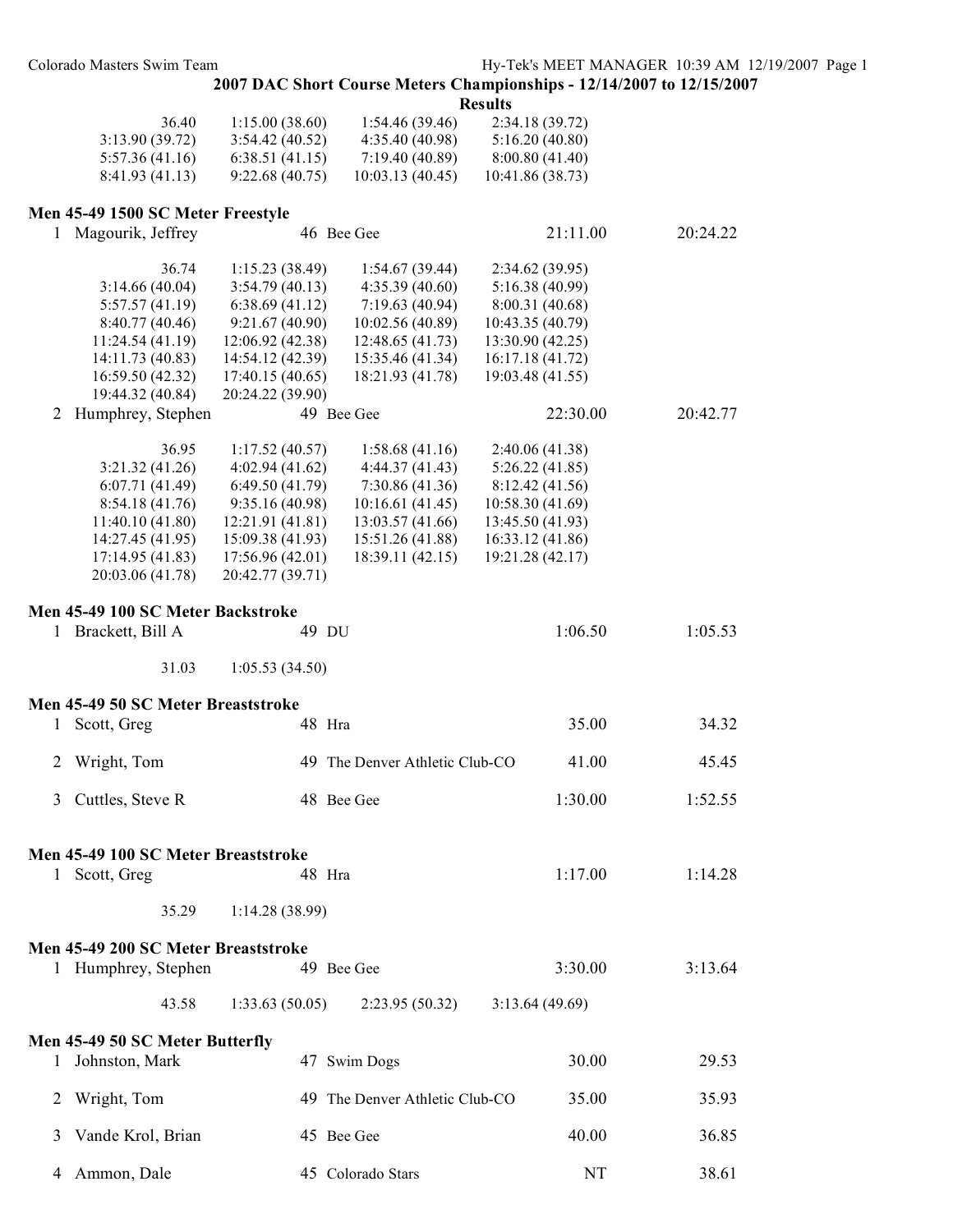|                     | Colorado Masters Swim Team                           |                                                  | Hy-Tek's MEET MANAGER 10:39 AM 12/19/2007 Page 1<br>2007 DAC Short Course Meters Championships - 12/14/2007 to 12/15/2007 |         |  |
|---------------------|------------------------------------------------------|--------------------------------------------------|---------------------------------------------------------------------------------------------------------------------------|---------|--|
|                     | 5 Sullivan, Frank                                    | 45 The Denver Athletic Club-CO                   | <b>Results</b><br><b>NT</b>                                                                                               | 43.90   |  |
|                     | Men 45-49 100 SC Meter Butterfly<br>1 Johnston, Mark | 47 Swim Dogs                                     | 1:15.00                                                                                                                   | 1:07.54 |  |
|                     | 31.00                                                | 1:07.54(36.54)                                   |                                                                                                                           |         |  |
|                     | <b>Men 45-49 100 SC Meter IM</b><br>1 Smith, John C  | 45 Arizona Masters                               | 1:04.00                                                                                                                   | 1:01.48 |  |
|                     | 27.72<br>2 Wright, Tom                               | 1:01.48(33.76)<br>49 The Denver Athletic Club-CO | 1:25.00                                                                                                                   | 1:23.61 |  |
|                     | 38.04<br>3 Vande Krol, Brian                         | 1:23.61(45.57)<br>45 Bee Gee                     | 1:32.00                                                                                                                   | 1:27.32 |  |
| $\qquad \qquad - -$ | 41.32<br>Cuttles, Steve R                            | 1:27.32(46.00)<br>48 Bee Gee                     | 2:45.00                                                                                                                   | DQ      |  |
|                     | 1:51.18                                              | DQ (1:25.54)                                     |                                                                                                                           |         |  |
|                     | <b>Men 45-49 200 SC Meter IM</b><br>1 Johnston, Mark | 47 Swim Dogs                                     | 2:50.00                                                                                                                   | 2:32.13 |  |
|                     | 31.08<br>--- Vande Krol, Brian                       | $1:10.68(39.60)$ $1:55.29(44.61)$<br>45 Bee Gee  | 2:32.13(36.84)<br>3:20.00                                                                                                 | DQ      |  |
|                     | 40.37                                                | 1:31.61(51.24)<br>2:27.91(56.30)                 | DQ (44.95)                                                                                                                |         |  |
|                     | Men 50-54 50 SC Meter Freestyle                      |                                                  |                                                                                                                           |         |  |
|                     | 1 Hess, Richard                                      | 53 Bee Gee                                       | 26.81                                                                                                                     | 26.89   |  |
|                     | 2 Lehner, Mark G                                     | 50 Colorado Stars                                | 27.60                                                                                                                     | 28.24   |  |
| 3                   | McElhinney, Tom                                      | 54 Bee Gee                                       | 30.00                                                                                                                     | 32.59   |  |
|                     | 4 McHugh, Jerry                                      | 50 The Denver Athletic Club-CO                   | 31.00                                                                                                                     | 32.96   |  |
| 5                   | Urban, Michael J                                     | 50 Colorado Stars                                | 35.01                                                                                                                     | 37.47   |  |
|                     | Andersen, Kurt                                       | 50 Thorton                                       | 32.00                                                                                                                     | DQ      |  |
|                     | Men 50-54 100 SC Meter Freestyle                     |                                                  |                                                                                                                           |         |  |
|                     | 1 Jenkins, Bill                                      | 50 The Denver Athletic Club-CO                   | 1:10.00                                                                                                                   | 1:06.43 |  |
|                     | 31.84<br>2 McElhinney, Tom                           | 1:06.43(34.59)<br>54 Bee Gee                     | 1:10.00                                                                                                                   | 1:15.38 |  |
| 3                   | 35.75<br>McHugh, Jerry                               | 1:15.38(39.63)<br>50 The Denver Athletic Club-CO | 1:14.00                                                                                                                   | 1:15.93 |  |
| 4                   | 36.84<br>Urban, Michael J                            | 1:15.93(39.09)<br>50 Colorado Stars              | 1:15.00                                                                                                                   | 1:33.60 |  |
|                     | 43.88                                                | 1:33.60(49.72)                                   |                                                                                                                           |         |  |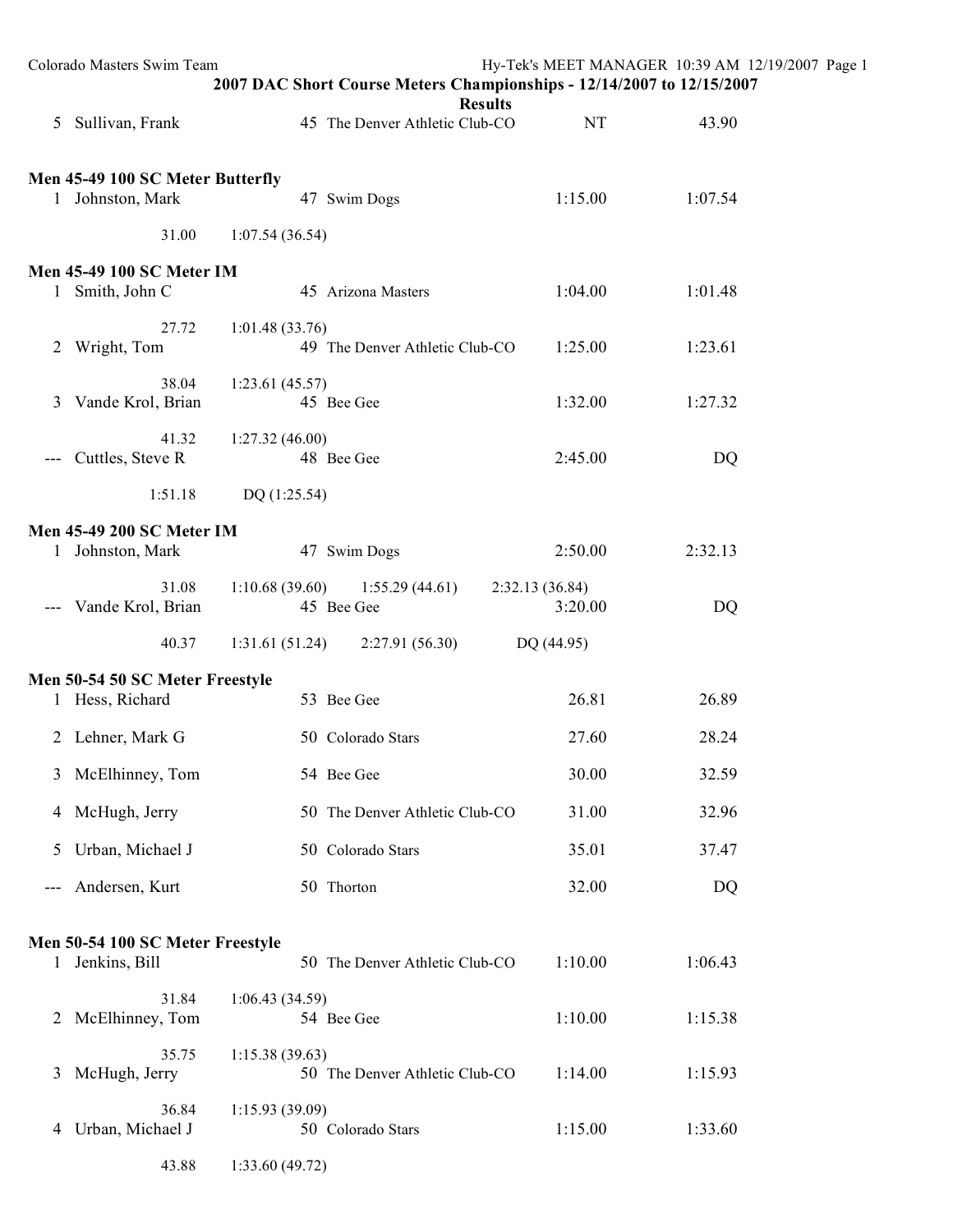| Colorado Masters Swim Team                        | 2007 DAC Short Course Meters Championships - 12/14/2007 to 12/15/2007       | Hy-Tek's MEET MANAGER 10:39 AM 12/19/2007 Page 1 |          |  |
|---------------------------------------------------|-----------------------------------------------------------------------------|--------------------------------------------------|----------|--|
|                                                   |                                                                             | <b>Results</b>                                   |          |  |
| Men 50-54 200 SC Meter Freestyle                  |                                                                             |                                                  |          |  |
| 1 Jenkins, Bill                                   | 50 The Denver Athletic Club-CO                                              | 2:32.00                                          | 2:37.69  |  |
| 35.99                                             | 1:16.31(40.32)<br>1:57.76(41.45)                                            | 2:37.69(39.93)                                   |          |  |
| 2 McHugh, Jerry                                   | 50 The Denver Athletic Club-CO                                              | 2:45.00                                          | 2:49.03  |  |
|                                                   |                                                                             |                                                  |          |  |
| 39.05                                             | 1:23.06(44.01)<br>2:06.69(43.63)<br>50 Thorton                              | 2:49.03 (42.34)                                  |          |  |
| 3 Andersen, Kurt                                  |                                                                             | 3:50.00                                          | 3:49.19  |  |
| 46.89                                             | 1:44.11(57.22)<br>2:47.51(1:03.40)                                          | 3:49.19 (1:01.68)                                |          |  |
|                                                   |                                                                             |                                                  |          |  |
| Men 50-54 400 SC Meter Freestyle<br>1 Jay, Howard | 51 Glenwood                                                                 | 5:00.00                                          | 4:43.22  |  |
|                                                   |                                                                             |                                                  |          |  |
| 32.78                                             | 1:07.72(34.94)<br>1:43.03(35.31)                                            | 2:19.23(36.20)                                   |          |  |
| 2:55.72(36.49)                                    | 3:32.05(36.33)<br>4:08.12(36.07)                                            | 4:43.22(35.10)                                   |          |  |
| Nolte, Christopher<br>2                           | 50 Inverness-CO                                                             | 5:05.00                                          | 4:55.37  |  |
| 33.37                                             | 1:09.82(36.45)<br>1:46.81(36.99)                                            | 2:24.22(37.41)                                   |          |  |
| 3:01.98(37.76)                                    | 3:39.70(37.72)<br>4:17.74(38.04)                                            | 4:55.37(37.63)                                   |          |  |
| McHugh, Jerry<br>3                                | 50 The Denver Athletic Club-CO                                              | 6:15.00                                          | 6:24.24  |  |
| 40.87                                             | 1:26.60(45.73)<br>2:14.69(48.09)                                            | 3:04.17(49.48)                                   |          |  |
| 3:54.38(50.21)                                    | 4:45.07(50.69)<br>5:34.94(49.87)                                            | 6:24.24(49.30)                                   |          |  |
|                                                   |                                                                             |                                                  |          |  |
| Men 50-54 800 SC Meter Freestyle                  |                                                                             |                                                  |          |  |
| 1 Andersen, Kurt                                  | 50 Thorton                                                                  | 16:00.00                                         | 18:31.25 |  |
| 54.65                                             | 1:57.11(1:02.46)<br>3:03.95(1:06.84)                                        | 4:12.29 (1:08.34)                                |          |  |
| 5:24.60 (1:12.31)                                 | 6:36.68(1:12.08)<br>7:48.34(1:11.66)                                        | 9:01.99 (1:13.65)                                |          |  |
| 10:14.10(1:12.11)<br>16:12.01 (1:10.79)           | $11:27.05(1:12.95)$ $13:49.72(2:22.67)$<br>17:22.62()                       | 15:01.22 (1:11.50)<br>18:31.25 (1:08.63)         |          |  |
|                                                   |                                                                             |                                                  |          |  |
| Men 50-54 1500 SC Meter Freestyle                 |                                                                             |                                                  |          |  |
| 1 Jay, Howard                                     | 51 Glenwood                                                                 | 19:30.00                                         | 18:37.50 |  |
| 33.45                                             | 1:08.84(35.39)<br>1:44.77(35.93)                                            | 2:21.31 (36.54)                                  |          |  |
| 2:58.12(36.81)                                    | 4:11.80(36.71)<br>3:35.09(36.97)                                            | 4:48.81(37.01)                                   |          |  |
| 5:26.14(37.33)                                    | 6:40.97(37.41)<br>6:03.56(37.42)                                            | 7:19.14(38.17)                                   |          |  |
| 7:57.02(37.88)                                    | 8:34.98 (37.96)<br>9:13.03(38.05)                                           | 9:50.82 (37.79)                                  |          |  |
| 10:28.55(37.73)<br>13:00.51(38.10)                | 11:06.36(37.81)<br>11:44.45 (38.09)<br>13:38.15 (37.64)<br>14:15.75 (37.60) | 12:22.41 (37.96)<br>14:53.57 (37.82)             |          |  |
| 15:31.53 (37.96)                                  | 16:09.04(37.51)<br>16:46.58 (37.54)                                         | 17:24.68 (38.10)                                 |          |  |
| 18:01.91 (37.23)                                  | 18:37.50 (35.59)                                                            |                                                  |          |  |
| 2 McDonough, Jim                                  | 52 Unattached                                                               | 26:10.80                                         | 25:28.73 |  |
|                                                   |                                                                             |                                                  |          |  |
| Men 50-54 50 SC Meter Backstroke                  |                                                                             |                                                  |          |  |
| 1 Lehner, Mark G                                  | 50 Colorado Stars                                                           | 40.60                                            | 36.71    |  |
|                                                   |                                                                             |                                                  |          |  |
| Men 50-54 50 SC Meter Breaststroke                |                                                                             |                                                  |          |  |
| 1 Louie, Jamie                                    | 50 Csst                                                                     | 36.30                                            | 35.74    |  |
|                                                   |                                                                             |                                                  |          |  |
|                                                   |                                                                             |                                                  |          |  |
| Men 50-54 100 SC Meter Breaststroke               |                                                                             |                                                  |          |  |
| 1 Louie, Jamie                                    | 50 Csst                                                                     | 1:18.00                                          | 1:18.48  |  |
| 36.56                                             | 1:18.48(41.92)                                                              |                                                  |          |  |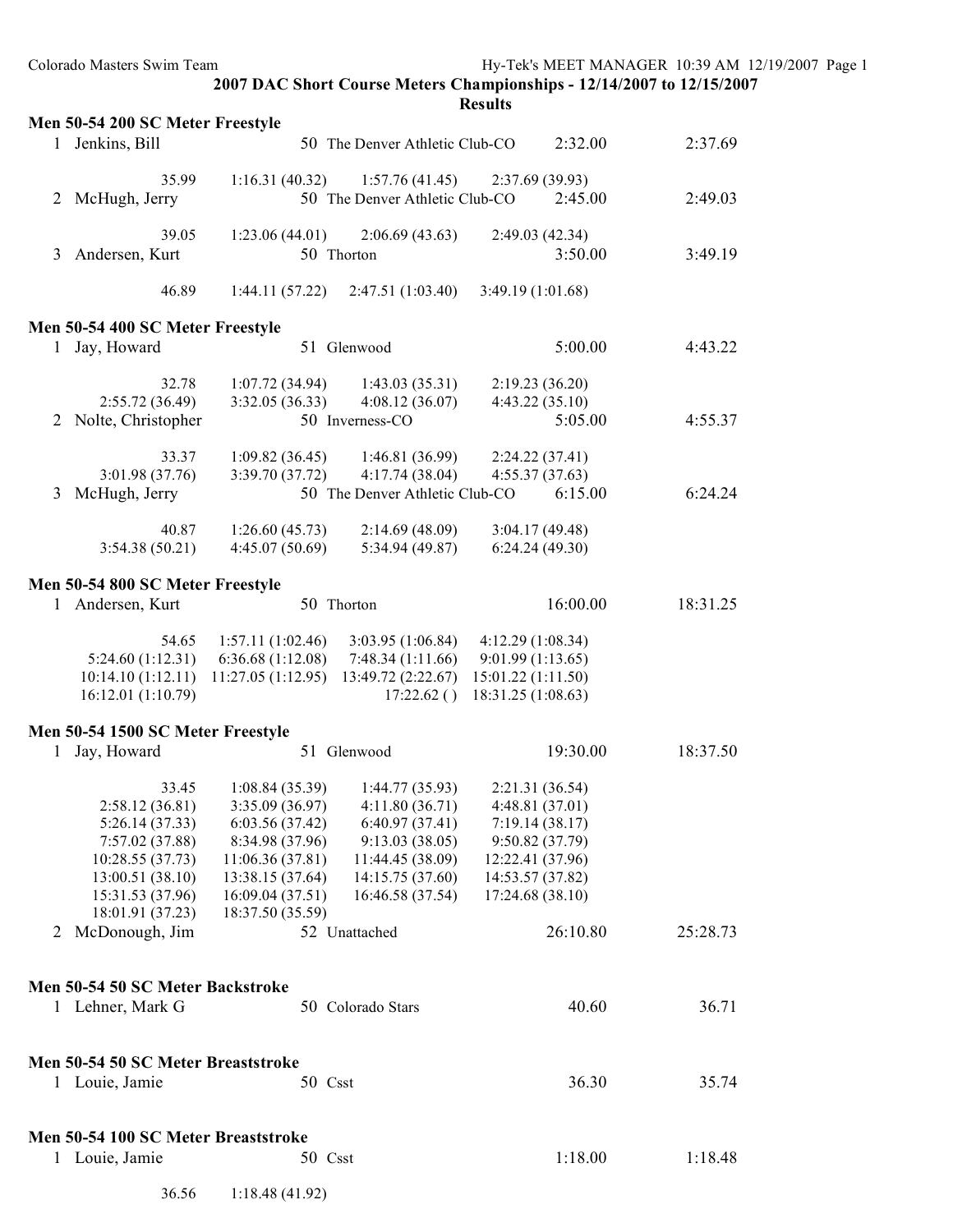**2007 DAC Short Course Meters Championships - 12/14/2007 to 12/15/2007 Results**

|   | Men 50-54 200 SC Meter Breaststroke                     |                  |                                                  |                           |         |
|---|---------------------------------------------------------|------------------|--------------------------------------------------|---------------------------|---------|
|   | 1 Louie, Jamie                                          |                  | 50 Csst                                          | 2:50.00                   | 2:55.20 |
|   | 38.66                                                   | 1:22.73(44.07)   | 2:07.80(45.07)                                   | 2:55.20(47.40)            |         |
|   | Men 50-54 50 SC Meter Butterfly<br>1 Nolte, Christopher |                  | 50 Inverness-CO                                  | 31.50                     | 31.39   |
|   | 2 Lehner, Mark G                                        |                  | 50 Colorado Stars                                | 32.75                     | 32.08   |
| 3 | Urban, Michael J                                        |                  | 50 Colorado Stars                                | NT                        | 48.40   |
|   | Men 50-54 100 SC Meter Butterfly                        |                  |                                                  |                           |         |
|   | 1 Hess, Richard                                         |                  | 53 Bee Gee                                       | 1:07.15                   | 1:05.29 |
|   | 30.49<br>2 Lehner, Mark G                               | 1:05.29(34.80)   | 50 Colorado Stars                                | 1:33.55                   | 1:20.52 |
|   | 36.97                                                   | 1:20.52(43.55)   |                                                  |                           |         |
|   | <b>Men 50-54 100 SC Meter IM</b>                        |                  |                                                  |                           |         |
|   | 1 Hess, Richard                                         |                  | 53 Bee Gee                                       | 1:08.97                   | 1:07.53 |
|   | 31.43<br>2 McElhinney, Tom                              | 1:07.53(36.10)   | 54 Bee Gee                                       | 1:30.00                   | 1:30.75 |
|   | 42.32<br>Urban, Michael J                               | 1:30.75(48.43)   | 50 Colorado Stars                                | 1:38.00                   | DQ      |
|   | 51.25                                                   | DQ (55.71)       |                                                  |                           |         |
|   | <b>Men 50-54 200 SC Meter IM</b>                        |                  |                                                  |                           |         |
|   | 1 Nolte, Christopher                                    |                  | 50 Inverness-CO                                  | 2:48.00                   | 2:40.98 |
|   | 33.54<br>--- McHugh, Jerry                              | 1:16.14(42.60)   | 2:04.85(48.71)<br>50 The Denver Athletic Club-CO | 2:40.98(36.13)<br>3:40.00 | DQ      |
|   | 46.72                                                   | 1:48.68(1:01.96) | 2:49.67(1:00.99)                                 | DQ (41.95)                |         |
|   | Men 55-59 50 SC Meter Freestyle                         |                  |                                                  |                           |         |
|   | 1 Holum, Chuck                                          |                  | 55 The Denver Athletic Club-CO                   | 28.50                     | 28.96   |
|   | 2 Netting, Rob                                          |                  | 58 DU                                            | 35.00                     | 37.89   |
|   | Men 55-59 100 SC Meter Freestyle<br>1 Holum, Chuck      |                  | 55 The Denver Athletic Club-CO                   | 1:07.00                   | 1:05.00 |
|   | 31.10                                                   | 1:05.00(33.90)   |                                                  |                           |         |
|   | (Men 55-59 100 SC Meter Freestyle)<br>2 Netting, Rob    |                  | 58 DU                                            | 1:20.00                   | 1:24.27 |
|   | 41.39                                                   | 1:24.27(42.88)   |                                                  |                           |         |
|   | Men 55-59 200 SC Meter Freestyle                        |                  |                                                  |                           |         |
| 1 | Netting, Rob                                            |                  | 58 DU                                            | 3:00.00                   | 3:16.12 |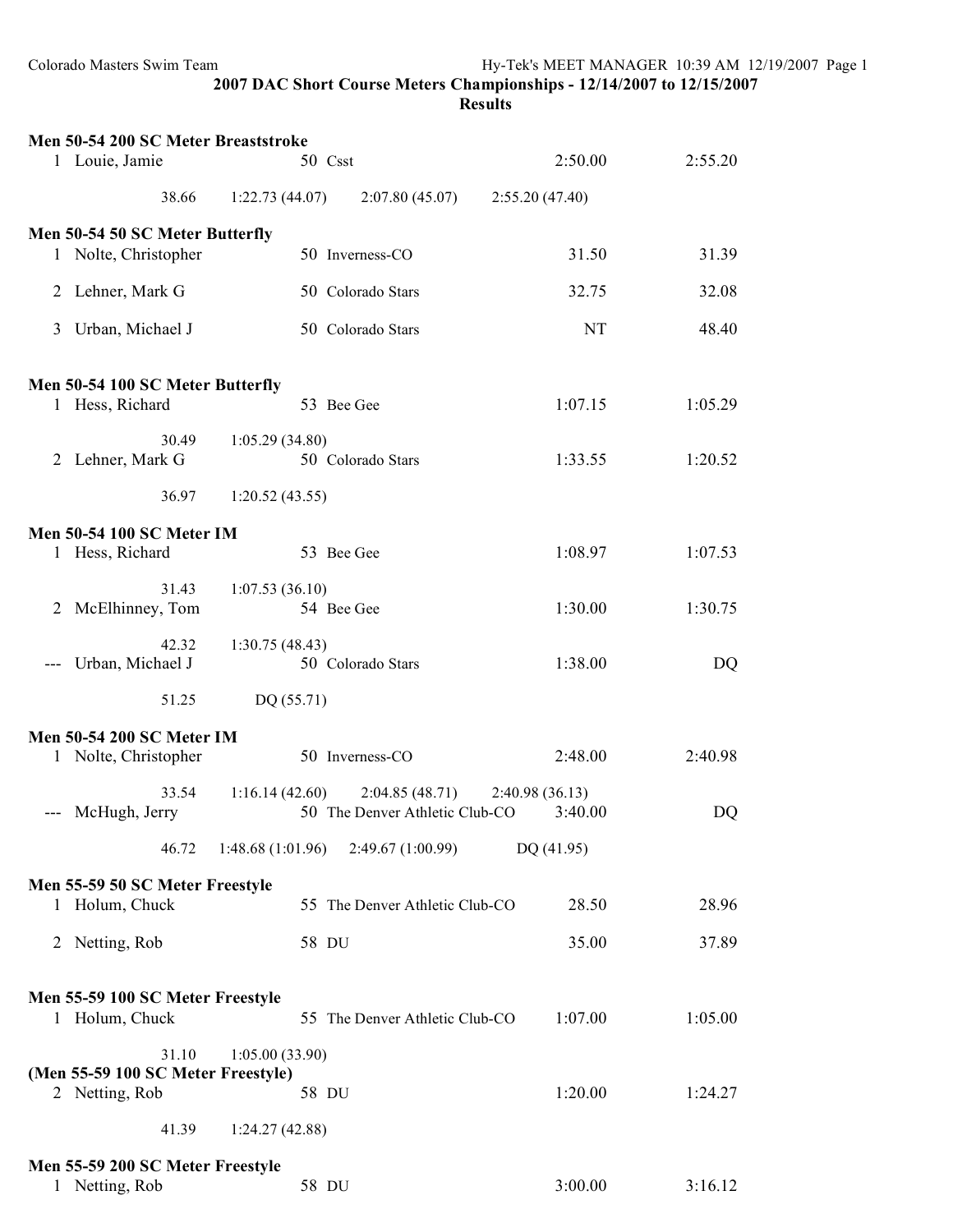**Results**

|   | 45.27                                              | 2:26.96(1:41.69)                   | 3:16.12(49.16)                    |                                    |          |
|---|----------------------------------------------------|------------------------------------|-----------------------------------|------------------------------------|----------|
|   | Men 55-59 400 SC Meter Freestyle                   |                                    |                                   |                                    |          |
|   | 1 Netting, Rob                                     | 58 DU                              |                                   | 6:45.00                            | 7:03.88  |
|   | 46.75<br>5:18.52 (55.64)                           | 2:31.85(1:45.10)<br>6:13.00(54.48) | 3:27.98(56.13)<br>7:03.88(50.88)  | 4:22.88 (54.90)<br>7:03.88()       |          |
|   | Men 55-59 200 SC Meter Backstroke                  |                                    |                                   |                                    |          |
|   | 1 Fischer, Chuck                                   | 56 DU                              |                                   | 3:05.00                            | 2:40.32  |
|   | 38.06<br>2 Holum, Chuck                            | $1:18.49(40.43)$ $2:00.12(41.63)$  | 55 The Denver Athletic Club-CO    | 2:40.32(40.20)<br>2:50.00          | 2:52.38  |
|   | 43.07                                              | $1:27.48(44.41)$ $2:12.04(44.56)$  |                                   | 2:52.38(40.34)                     |          |
|   | Men 55-59 50 SC Meter Butterfly<br>1 Netting, Rob  | 58 DU                              |                                   | 42.00                              | 45.24    |
|   | <b>Men 55-59 100 SC Meter IM</b>                   |                                    |                                   |                                    |          |
|   | 1 Holum, Chuck                                     |                                    | 55 The Denver Athletic Club-CO    | 1:18.00                            | 1:13.13  |
|   | 33.83<br>2 Fischer, Chuck                          | 1:13.13(39.30)<br>56 DU            |                                   | 1:30.00                            | 1:14.01  |
|   | 35.11                                              | 1:14.01(38.90)                     |                                   |                                    |          |
|   | <b>Men 55-59 200 SC Meter IM</b>                   |                                    |                                   |                                    |          |
|   | 1 Holum, Chuck                                     |                                    | 55 The Denver Athletic Club-CO    | 2:50.00                            | 2:48.78  |
|   | 36.73                                              | 1:22.14(45.41)                     | 2:11.80(49.66)                    | 2:48.78 (36.98)                    |          |
|   | Men 60-64 50 SC Meter Freestyle                    |                                    |                                   |                                    |          |
|   | 1 Abrahams, Rich                                   | 62 Unattached                      |                                   | 26.50                              | 26.74    |
|   |                                                    |                                    |                                   |                                    |          |
| 1 | Men 60-64 200 SC Meter Freestyle<br>Burson, Bill   |                                    | 62 South Suburban                 | 2:34.00                            | 2:39.12  |
|   |                                                    |                                    |                                   |                                    |          |
|   | 35.84                                              | 1:15.58(39.74)                     | 1:57.54(41.96)                    | 2:39.12(41.58)                     |          |
|   | Men 60-64 400 SC Meter Freestyle<br>1 Carney, Kent | 60 Evergreen                       |                                   | 5:52.00                            | 5:37.82  |
|   |                                                    |                                    |                                   |                                    |          |
|   | 36.41<br>3:28.59(42.66)                            | 1:17.88(41.47)<br>4:12.70(44.11)   | 2:02.18(44.30)<br>4:55.87(43.17)  | 2:45.93 (43.75)<br>5:37.82 (41.95) |          |
| 2 | Tobin, John                                        | 60 Unattached                      |                                   | 7:15.00                            | 6:55.36  |
|   | 44.92<br>4:16.15(52.40)                            | 1:36.53(51.61)<br>5:09.95 (53.80)  | 2:31.03(54.50)<br>6:03.56(53.61)  | 3:23.75(52.72)<br>6:55.36(51.80)   |          |
|   | Men 60-64 800 SC Meter Freestyle                   |                                    |                                   |                                    |          |
| 1 | Carney, Kent                                       | 60 Evergreen                       |                                   | 11:50.00                           | 12:06.44 |
|   | 38.90<br>3:42.73(45.08)                            | 1:23.58(44.68)<br>4:28.11(45.38)   | 2:10.26(46.68)<br>5:14.71 (46.60) | 2:57.65 (47.39)<br>6:00.59(45.88)  |          |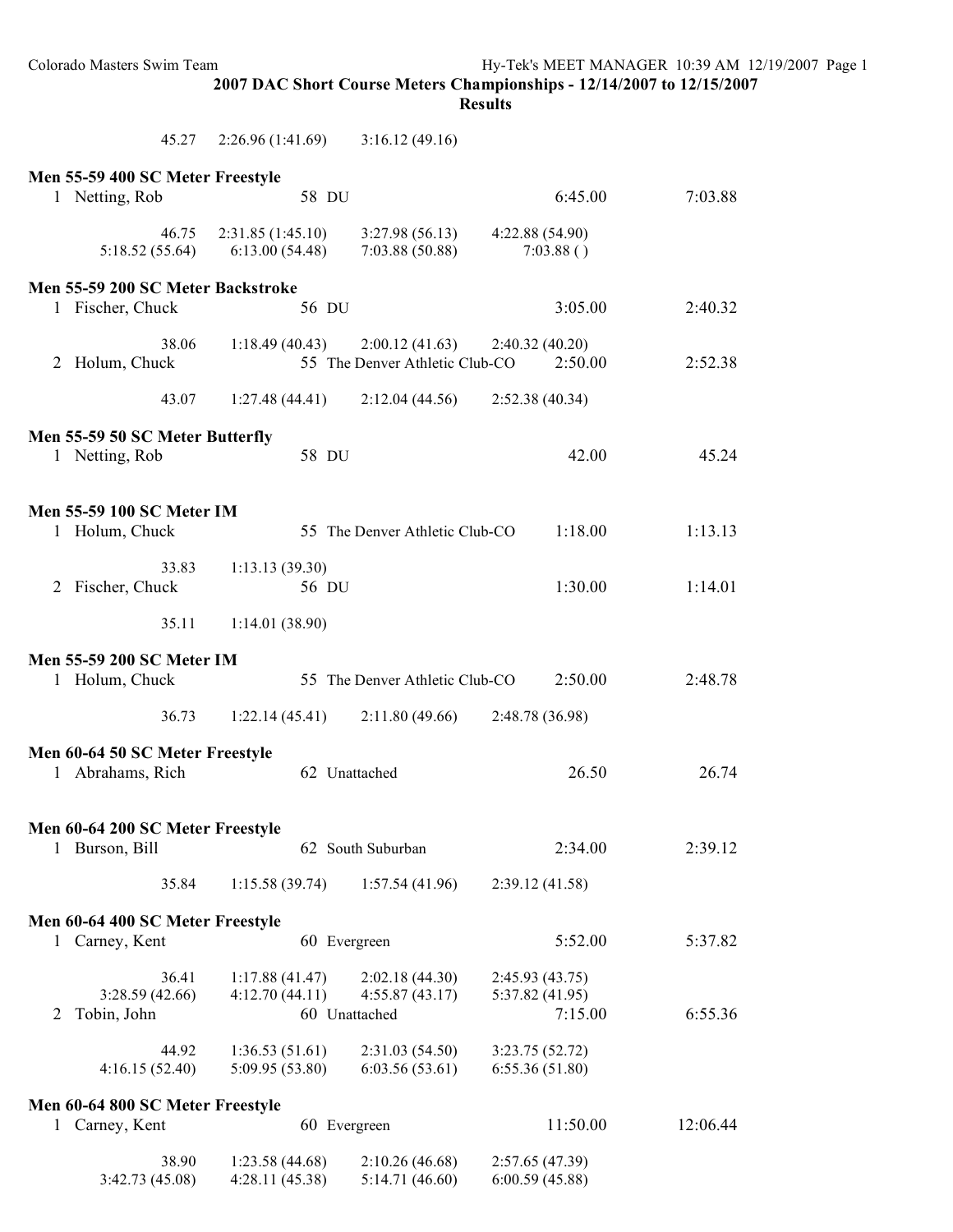| Colorado Masters Swim Team                             | 2007 DAC Short Course Meters Championships - 12/14/2007 to 12/15/2007 |                                   | <b>Results</b>                      | Hy-Tek's MEET MANAGER 10:39 AM 12/19/2007 Page 1 |  |
|--------------------------------------------------------|-----------------------------------------------------------------------|-----------------------------------|-------------------------------------|--------------------------------------------------|--|
| 6:45.58(44.99)<br>9:51.24(46.63)                       | 7:31.38(45.80)<br>10:38.29(47.05)                                     | 8:17.92(46.54)<br>11:22.86(44.57) | 9:04.61 (46.69)<br>12:06.44 (43.58) |                                                  |  |
| Men 60-64 1500 SC Meter Freestyle                      |                                                                       |                                   |                                     |                                                  |  |
| 1 Carney, Kent                                         | 60 Evergreen                                                          |                                   | 23:00.00                            | 22:13.24                                         |  |
| 2 Burson, Bill                                         |                                                                       | 62 South Suburban                 | 22:40.00                            | 23:35.85                                         |  |
| Men 60-64 100 SC Meter Backstroke                      |                                                                       |                                   |                                     |                                                  |  |
| 1 McDanal, Steve                                       |                                                                       | 64 Jeffco Aqautic Masters         | 2:05.00                             | 2:13.60                                          |  |
| 1:03.48                                                | 2:13.60(1:10.12)                                                      |                                   |                                     |                                                  |  |
| Men 60-64 200 SC Meter Backstroke<br>1 Carney, Kent    | 60 Evergreen                                                          |                                   | 3:00.00                             | 2:54.77                                          |  |
| 40.04                                                  | 1:23.98(43.94)                                                        | 2:09.86(45.88)                    | 2:54.77(44.91)                      |                                                  |  |
| Men 60-64 50 SC Meter Breaststroke<br>1 McDanal, Steve |                                                                       | 64 Jeffco Aqautic Masters         | 48.00                               | 50.99                                            |  |
| Men 60-64 50 SC Meter Butterfly                        |                                                                       |                                   |                                     |                                                  |  |
| 1 Abrahams, Rich                                       | 62 Unattached                                                         |                                   | 29.50                               | 29.80                                            |  |
| 2 McDanal, Steve                                       |                                                                       | 64 Jeffco Aqautic Masters         | 52.00                               | 51.12                                            |  |
| Men 60-64 100 SC Meter Butterfly                       |                                                                       |                                   |                                     |                                                  |  |
| 1 Burson, Bill                                         |                                                                       | 62 South Suburban                 | 1:35.00                             | 1:38.94                                          |  |
| 42.77                                                  | 1:38.94(56.17)                                                        |                                   |                                     |                                                  |  |
| Men 60-64 200 SC Meter Butterfly                       |                                                                       |                                   |                                     |                                                  |  |
| 1 Carney, Kent                                         | 60 Evergreen                                                          |                                   | 3:40.00                             | 3:13.91                                          |  |
| 40.84                                                  | 1:30.12(49.28)                                                        | 2:21.73(51.61)                    | 3:13.91(52.18)                      |                                                  |  |
| Men 60-64 100 SC Meter IM                              |                                                                       |                                   |                                     |                                                  |  |
| 1 Abrahams, Rich                                       | 62 Unattached                                                         |                                   | 1:14.00                             | 1:14.09                                          |  |
| 35.31                                                  | 1:14.09(38.78)                                                        |                                   |                                     |                                                  |  |
| 2 McDanal, Steve                                       |                                                                       | 64 Jeffco Aqautic Masters         | 2:00.00                             | 1:59.05                                          |  |
| 1:00.77                                                | 1:59.05(58.28)                                                        |                                   |                                     |                                                  |  |
| <b>Men 60-64 200 SC Meter IM</b><br>1 Abrahams, Rich   | 62 Unattached                                                         |                                   | 2:50.00                             | 2:52.33                                          |  |
| 33.03                                                  | 1:20.94(47.91)                                                        | 2:14.38(53.44)                    | 2:52.33 (37.95)                     |                                                  |  |
| Men 65-69 50 SC Meter Freestyle                        |                                                                       |                                   |                                     |                                                  |  |
| 1 Burgess, Thom                                        | 65 Unattached                                                         |                                   | 35.00                               | 31.77                                            |  |
| 2 Matheson, William A                                  | 66 Unattached                                                         |                                   | 35.00                               | 34.83                                            |  |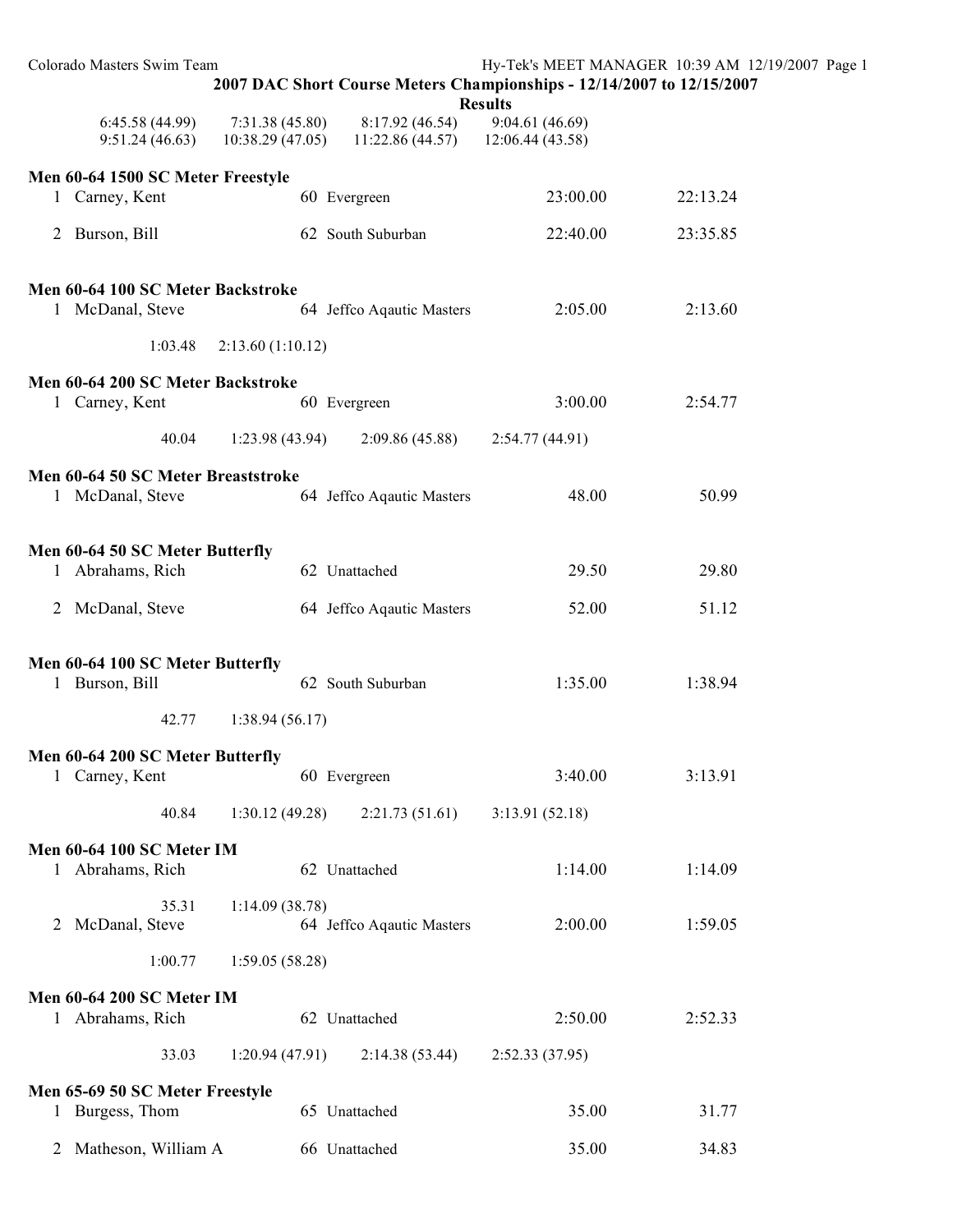| Colorado Masters Swim Team                              |                  | 2007 DAC Short Course Meters Championships - 12/14/2007 to 12/15/2007 | Hy-Tek's MEET MANAGER 10:39 AM 12/19/2007 Page 1<br><b>Results</b> |         |  |
|---------------------------------------------------------|------------------|-----------------------------------------------------------------------|--------------------------------------------------------------------|---------|--|
|                                                         |                  |                                                                       |                                                                    |         |  |
| Men 65-69 100 SC Meter Freestyle<br>1 Burgess, Thom     |                  | 65 Unattached                                                         | 1:20.00                                                            | 1:16.58 |  |
| 35.89<br>2 Matheson, William A                          | 1:16.58(40.69)   | 66 Unattached                                                         | 1:30.00                                                            | 1:19.56 |  |
| 37.87                                                   | 1:19.56(41.69)   |                                                                       |                                                                    |         |  |
| Men 65-69 50 SC Meter Breaststroke                      |                  |                                                                       |                                                                    |         |  |
| 1 Burgess, Thom                                         |                  | 65 Unattached                                                         | 42.00                                                              | 40.60   |  |
| Men 70-74 50 SC Meter Freestyle                         |                  |                                                                       |                                                                    |         |  |
| 1 Plummer, Mark                                         |                  | 71 Inverness-CO                                                       | 39.71                                                              | 42.50   |  |
| Men 70-74 100 SC Meter Freestyle                        |                  |                                                                       |                                                                    |         |  |
| 1 Plummer, Mark                                         |                  | 71 Inverness-CO                                                       | 1:26.00                                                            | 1:29.60 |  |
| 43.32                                                   | 1:29.60(46.28)   |                                                                       |                                                                    |         |  |
|                                                         |                  |                                                                       |                                                                    |         |  |
| Men 70-74 200 SC Meter Freestyle<br>1 Plummer, Mark     |                  | 71 Inverness-CO                                                       | 3:14.00                                                            | 3:24.89 |  |
| 45.90                                                   |                  | $1:37.41(51.51)$ $2:31.04(53.63)$                                     | 3:24.89(53.85)                                                     |         |  |
|                                                         |                  |                                                                       |                                                                    |         |  |
| Men 70-74 50 SC Meter Breaststroke<br>1 Patten, Bob     |                  | 73 The Denver Athletic Club-CO                                        | 45.50                                                              | 46.27   |  |
| (Men 70-74 50 SC Meter Breaststroke)                    |                  |                                                                       |                                                                    |         |  |
| 2 Plummer, Mark                                         |                  | 71 Inverness-CO                                                       | 58.30                                                              | 57.60   |  |
| Men 70-74 100 SC Meter Breaststroke                     |                  |                                                                       |                                                                    |         |  |
| Patten, Bob<br>1                                        |                  | 73 The Denver Athletic Club-CO                                        | 1:38.50                                                            | 1:39.76 |  |
| 48.83                                                   | 1:39.76(50.93)   |                                                                       |                                                                    |         |  |
| 2 Plummer, Mark                                         |                  | 71 Inverness-CO                                                       | 2:07.90                                                            | 2:11.59 |  |
| 1:03.47                                                 | 2:11.59(1:08.12) |                                                                       |                                                                    |         |  |
| Men 70-74 200 SC Meter Breaststroke                     |                  |                                                                       |                                                                    |         |  |
| 1 Patten, Bob                                           |                  | 73 The Denver Athletic Club-CO                                        | 3:35.00                                                            | 3:38.87 |  |
| 52.83                                                   | 1:48.81(55.98)   | 2:44.65(55.84)                                                        | 3:38.87(54.22)                                                     |         |  |
| Men 80-84 50 SC Meter Breaststroke                      |                  |                                                                       |                                                                    |         |  |
| 1 Hoppe, Frederick J                                    |                  | 80 Foothills Masters                                                  | 49.79                                                              | 46.88   |  |
| Men 80-84 200 SC Meter Breaststroke                     |                  |                                                                       |                                                                    |         |  |
| 1 Hoppe, Frederick J                                    |                  | 80 Foothills Masters                                                  | 4:23.03                                                            | 4:14.23 |  |
| 54.30                                                   | 1:58.54(1:04.24) | 3:06.92(1:08.38)                                                      | 4:14.23(1:07.31)                                                   |         |  |
|                                                         |                  |                                                                       |                                                                    |         |  |
| Mixed 120-159 200 SC Meter Freestyle Relay<br>1 Bee Gee |                  | B                                                                     | <b>NT</b>                                                          | 1:58.85 |  |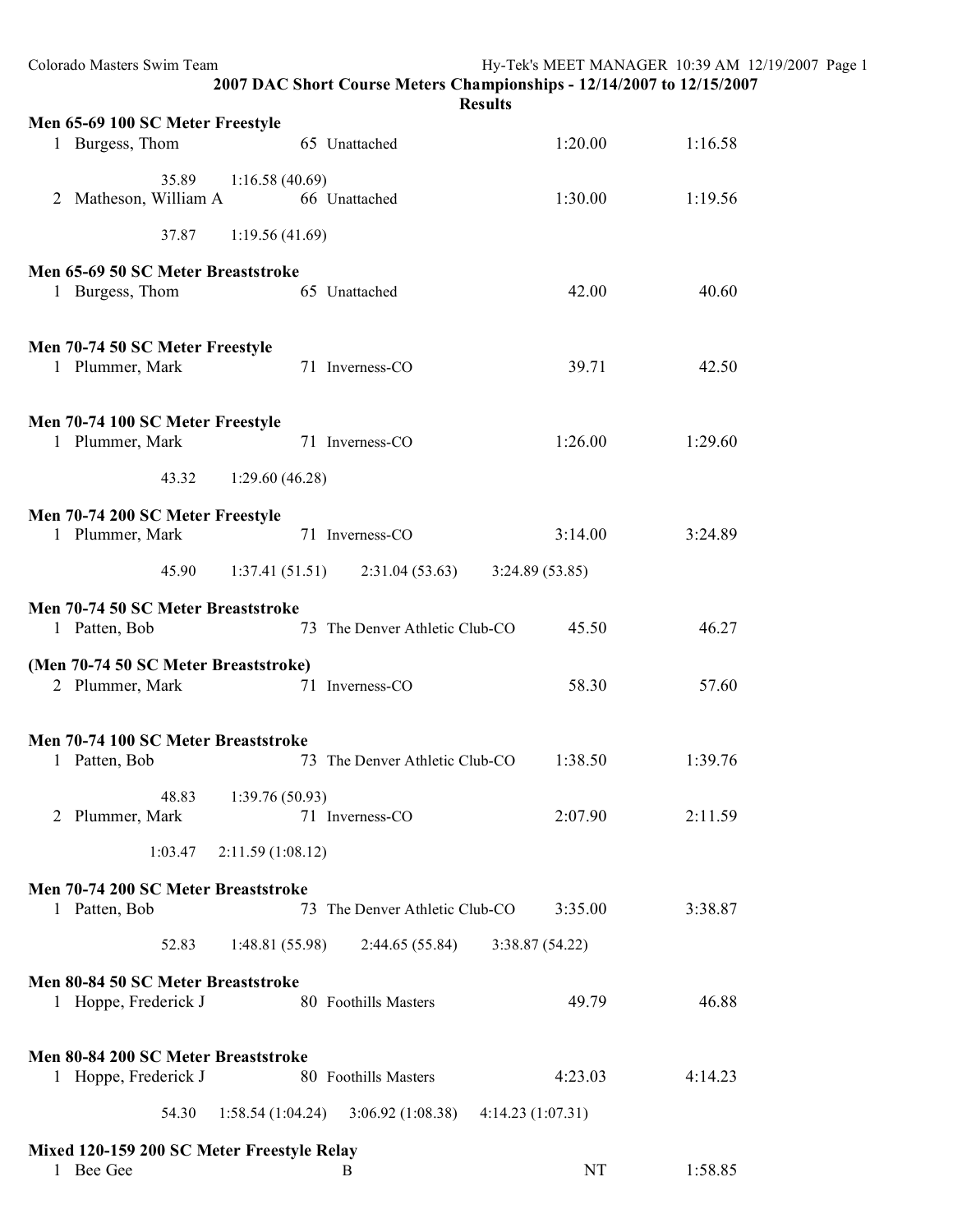|   | Colorado Masters Swim Team              |                                          |                |                                        | Hy-Tek's MEET MANAGER 10:39 AM 12/19/2007 Page 1                      |                            |
|---|-----------------------------------------|------------------------------------------|----------------|----------------------------------------|-----------------------------------------------------------------------|----------------------------|
|   |                                         |                                          |                | <b>Results</b>                         | 2007 DAC Short Course Meters Championships - 12/14/2007 to 12/15/2007 |                            |
|   | 1) Magourik, Jeffrey M46<br>30.65       | 2) McElhinney, Tom M54<br>1:03.40(32.75) | 1:30.24(26.84) | 3) Hess, Richard M53<br>1:58.85(28.61) |                                                                       | 4) McLaughlin, Patrick M38 |
|   | The Denver Athletic Club-CO             | $\mathsf{A}$                             |                | NT                                     | 2:00.90                                                               |                            |
| 3 | 30.25<br>Colorado Stars                 | 1:04.48(34.23)<br>$\mathbf{A}$           | 1:32.12(27.64) | 2:00.90(28.78)<br>NT                   | 2:06.82                                                               |                            |
| 4 | 34.25<br>The Denver Athletic Club-CO    | 1:02.22(27.97)<br>B                      | 1:37.59(35.37) | 2:06.82(29.23)<br>NT                   | 2:22.42                                                               |                            |
| 5 | 31.21<br>The Denver Athletic Club-CO    | 1:15.78(44.57)<br>$\mathcal{C}$          | 1:50.99(35.21) | 2:22.42(31.43)<br><b>NT</b>            | 2:27.13                                                               |                            |
| 6 | 47.34<br>Bee Gee                        | 1:24.03(36.69)<br>A                      | 1:57.17(33.14) | 2:27.13(29.96)<br><b>NT</b>            | 2:46.89                                                               |                            |
|   | 34.52                                   | 1:15.84(41.32)                           | 1:56.19(40.35) | 2:46.89(50.70)                         |                                                                       |                            |
|   | Mixed 120-159 200 SC Meter Medley Relay |                                          |                |                                        |                                                                       |                            |
|   | The Denver Athletic Club-CO             | A                                        |                | <b>NT</b>                              | 2:27.53                                                               |                            |
|   | Colorado Stars                          | A                                        |                | <b>NT</b>                              | 2:34.71                                                               |                            |
|   | The Denver Athletic Club-CO             | B                                        |                | NT                                     | DQ                                                                    |                            |

## Combined Team Scores - Through Event 20

| 1. The Denver Athletic Club | 1233 | 2. DU                      | 695 |
|-----------------------------|------|----------------------------|-----|
| 3. Bee Gee                  | 635  | 4. Inverness               | 395 |
| 5. Thorton                  | 361  | 6. Unattached              | 355 |
| 7. Boulder Aquatic Masters  | 272  | 8. Colorado Stars          | 270 |
| 9. Csst                     | 140  | 10. South Suburban         | 137 |
| 11. Rally Sport             | 133  | 12. Swim Dogs              | 110 |
| 13. Evergreen               | 100  | 14. Loveland               | 80  |
| 14. Summit Masters          | 80   | 16. Jeffco Aqautic Masters | 74  |
| 17. Dawgs                   | 60   | 17. Hra                    | 60  |
| 19. Windsor                 | 40   | 19. Arizona Masters        | 40  |
| 19. Foothills Masters       | 40   | 19. Glenwood               | 40  |
| 23. Longmont Masters        | 37   |                            |     |

# Women - Team Rankings - Through Event 20

| 1. The Denver Athletic Club | 500 | 2. DU                      | 306 |
|-----------------------------|-----|----------------------------|-----|
| 3. Thorton                  | 246 | 4. Inverness               | 244 |
| 5. Bee Gee                  | 177 | 6. Boulder Aquatic Masters | 80  |
| 6. Csst                     | 80  | 6. South Suburban          | 80  |
| 6. Rally Sport              | 80  | 6. Summit Masters          | 80  |
| 11. Dawgs                   | 60  | 12. Windsor                | 40  |
| 13. Longmont Masters        | 37  |                            |     |

# Men - Team Rankings - Through Event 20

| 1. The Denver Athletic Club | 601 | 2. Bee Gee                 | 392 |
|-----------------------------|-----|----------------------------|-----|
| 3. DU                       | 389 | 4 Unattached               | 355 |
| 5. Colorado Stars           | 204 | 6. Boulder Aquatic Masters | 192 |
| 7. Inverness                | 151 | - Thorton<br>8             | 115 |